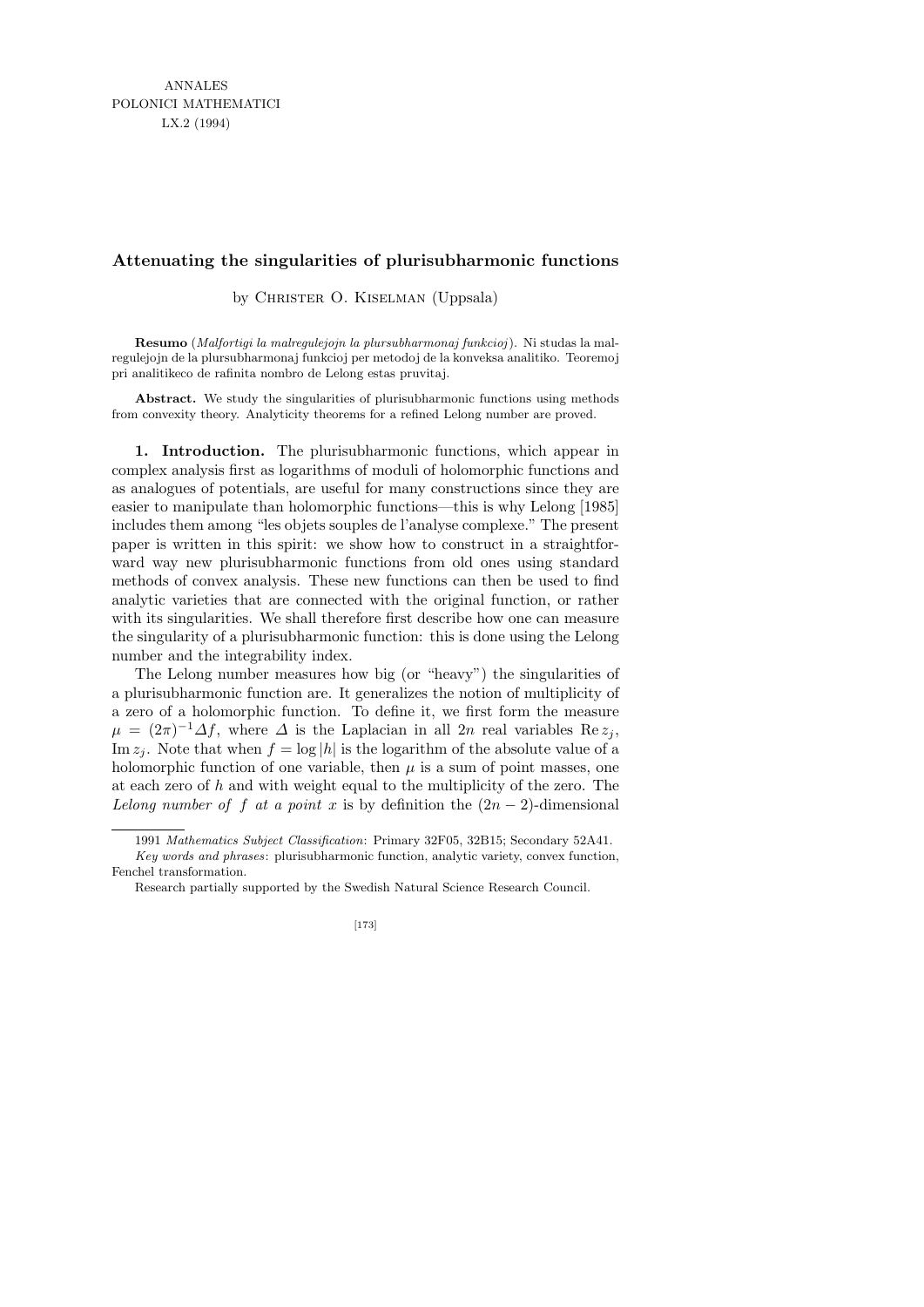density of the measure  $\mu$  at x. More explicitly, it is the limit as  $r \to 0$  of the mean density of  $\mu$  in the ball of center  $x$  and radius  $r$ :

(1.1) 
$$
\nu_f(x) = \lim_{r \to 0} \frac{\mu(x + rB)}{\lambda_{2n - 2}(rB \cap \mathbb{C}^{n-1})},
$$

where  $\lambda_k$  denotes k-dimensional Lebesgue measure. Note that we compare the mass of  $\mu$  in the ball  $x + rB$  with the volume of the ball of the same radius in  $\mathbb{C}^{n-1}$ , i.e., of real dimension  $2n-2$ . This makes sense, because if  $f = \log |h|$  with h holomorphic, then  $\mu$  is a mass distribution on the  $(2n-2)$ dimensional zero set of h. If  $n = 1$ , then  $\lambda_{2n-2}(rB \cap \mathbb{C}^{n-1}) = \lambda_0(\{0\}) = 1$ , and  $\nu_f(x)$  is just the mass of  $\mu$  at x.

A plurisubharmonic function f is often approximated by  $f_i = \max(-j, f)$ or by smooth functions  $f_j = f * \psi_j$  obtained by convolution. However, in these cases the functions  $f_i$  never take the value  $-\infty$ , so their Lelong numbers  $\nu_{f_j}(x)$  are zero everywhere; their singularities as measured by the Lelong number do not approach those of f as  $j \rightarrow +\infty$ . Here we shall construct functions  $f_{\tau}$  depending on a non-negative number  $\tau$  such that  $f_0 = f$  and  $f_{\tau}$  has Lelong number  $\nu_{f_{\tau}}(x) = (\nu_f(x) - \tau)^+$ . It turns out that the family  $(f_{\tau})_{\tau}$  can be used in various constructions. The singularities of  $f_{\tau}$  are the same as those of  $f$  but attenuated in a certain sense. More precisely, the important property is that  $\nu_{f_{\tau}}(x) > 0$  if  $\tau < \nu_f(x)$ , whereas the singularity is completely killed, i.e.,  $\nu_{f_{\tau}}(x) = 0$ , if  $\tau > \nu_{f}(x)$ . In this context it is convenient to define the Lelong number of a family of plurisubharmonic functions. We prove analyticity theorems for the superlevel sets of such numbers; see Section 4.

If f is plurisubharmonic and t a positive number, the function  $\exp(-f/t)$ may or may not be integrable. The set of all  $t$  such that this function is locally integrable in the neighborhood of a certain point is an interval, and its endpoint measures how singular  $f$  is. This is the reason behind the integrability index  $\iota_f$  to be defined in Section 3 (see (3.3)). From the Hörmander– Bombieri theorem we get analyticity theorems for the integrability index (see (3.4)). There is a relation between the integrability index and the Lelong number:  $\iota_f \leq \nu_f \leq n\iota_f$ , where *n* is the complex dimension of the space; see Theorem 3.5. This relation cannot be improved (see Example 3.6), but nevertheless it will suffice to yield analyticity theorems for the Lelong number. The reason for this is, roughly speaking, that if we subtract the same quantity  $\tau$  from two numbers like  $\nu_f(x)$  and  $\nu_f(x')$  with  $\nu_f(x') > \nu_f(x) > \tau$ , then the quotient between  $\nu_f(x') - \tau$  and  $\nu_f(x) - \tau$  can be large, for instance larger than the dimension  $n$ . This is why analyticity theorems for sets of plurisubharmonic functions are useful when it comes to proving analyticity theorems for a single function.

We also consider a refined Lelong number, first presented at a seminar in Tunis on March 6, 1986 (see Kiselman [1987]). This number, denoted by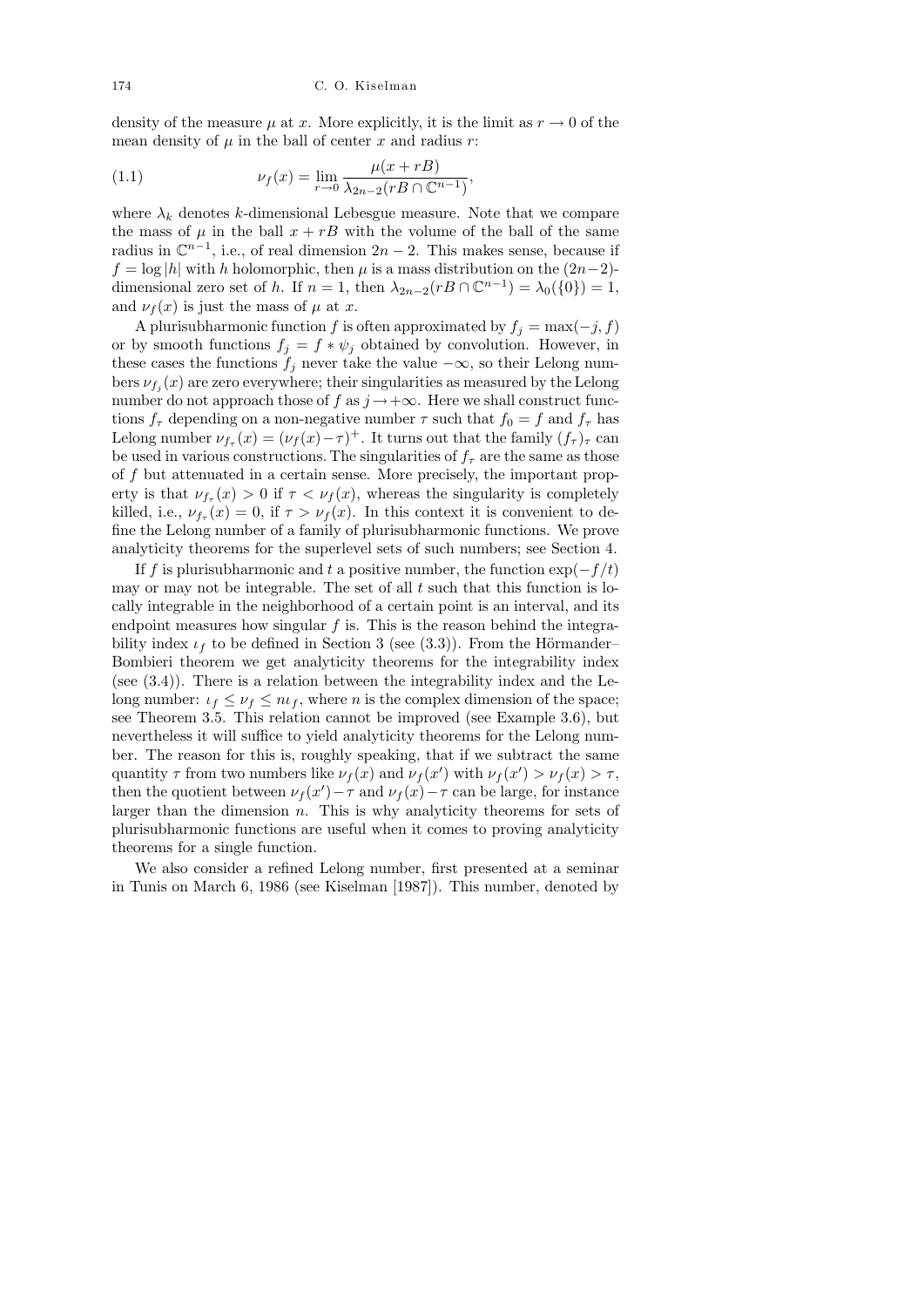$\nu_f(x, y)$  and defined in Section 5, depends on a vector y and is a concave function of that vector. The methods of convex analysis can therefore be applied to study it. For any fixed  $y$ , it is a special case of Demailly's generalized Lelong number [1987]. For related studies of Lelong numbers, see Abrahamsson [1988] and Wang [1991].

2. Spherical means and spherical suprema. Let f and  $q$  be two given plurisubharmonic functions in an open set  $\omega$  in  $\mathbb{C}^n$ ; we write this as  $f, q \in \text{PSH}(\omega)$ . We define an open set  $\Omega_q$  in  $\mathbb{C}^n \times \mathbb{C}$  as

(2.1) 
$$
\Omega_q = \{(x, t) \in \omega \times \mathbb{C} : q(x) + \text{Re } t < 0\},
$$

and we note immediately that  $\Omega_q$  is pseudoconvex if  $\omega$  is pseudoconvex, for the function  $(x, t) \mapsto q(x) + \text{Re } t$  is plurisubharmonic in  $\omega \times \mathbb{C}$ . We assume that  $q(x) \geq -\log d_{\omega}(x)$  for all  $x \in \omega$ , denoting by  $d_{\omega}(x)$  the Euclidean distance from x to the complement of  $\omega$ , and we note that then  $(x, t) \in \Omega_a$ implies that the closed ball of center x and radius  $|e^t|$  is contained in  $\omega$ . We define two functions u and U in  $\Omega_q$  by putting

$$
(2.2) \quad u(x,t) = u_f(x,t) = u_{f,q}(x,t) = \int_{z \in S} f(x + e^t z), \quad (x,t) \in \Omega_q;
$$

$$
(2.3) \quad U(x,t) = U_f(x,t) = U_{f,q}(x,t) = \sup_{z \in S} f(x + e^t z), \qquad (x,t) \in \Omega_q.
$$

Here  $S$  is the Euclidean unit sphere, and the barred integral sign indicates the mean value: in general,

$$
\int_A f = \int_A f / \int_A 1 \quad \text{provided } 0 < \int_A 1 < +\infty.
$$

So  $u_f(x,t)$  is the mean value of f over the sphere  $x + e^tS$ , and  $U_f(x,t)$  is the supremum of f over the same sphere. Since we usually keep  $q$  fixed, the dependence on that function need not always be shown. If  $\omega \neq \mathbb{C}^n$ , the simplest choice of q is just  $q = -\log d_{\omega}$ . Then  $q > -\infty$  everywhere. However, if  $\omega = \mathbb{C}^n$ , then it is usually not convenient to use  $q = -\log d_{\omega} = -\infty$ , because with this choice of  $q$ , the behavior of  $f$  at infinity would influence the local properties of the functions we construct. In this case it is best just to take  $q = 0$ .

Thanks to our assumption  $\exp(-q(x)) \leq d_{\omega}(x)$ , the functions  $u_{f,q}$  and  $U_{f,q}$  are well defined and do not take the value  $+\infty$  in  $\Omega_q$ . Moreover, by standard results,  $u_{f,q}, U_{f,q} \in \text{PSH}(\Omega_q)$ . We define them to be  $+\infty$  outside  $\Omega_q$ .

Clearly,  $u_f \leq U_f$ , and we shall see that there are inequalities in the opposite direction. We can note quickly that  $u_{af+bg} = au_f + bu_g$  for non-negative  $a, b$ , even for real  $a, b$ , which implies that the function  $u_f$  depends linearly of f in the linear space of all Borel measurable functions which are integrable on spheres, thus in particular on the space  $\delta$ PSH $(\omega)$  of delta-plurisubharmonic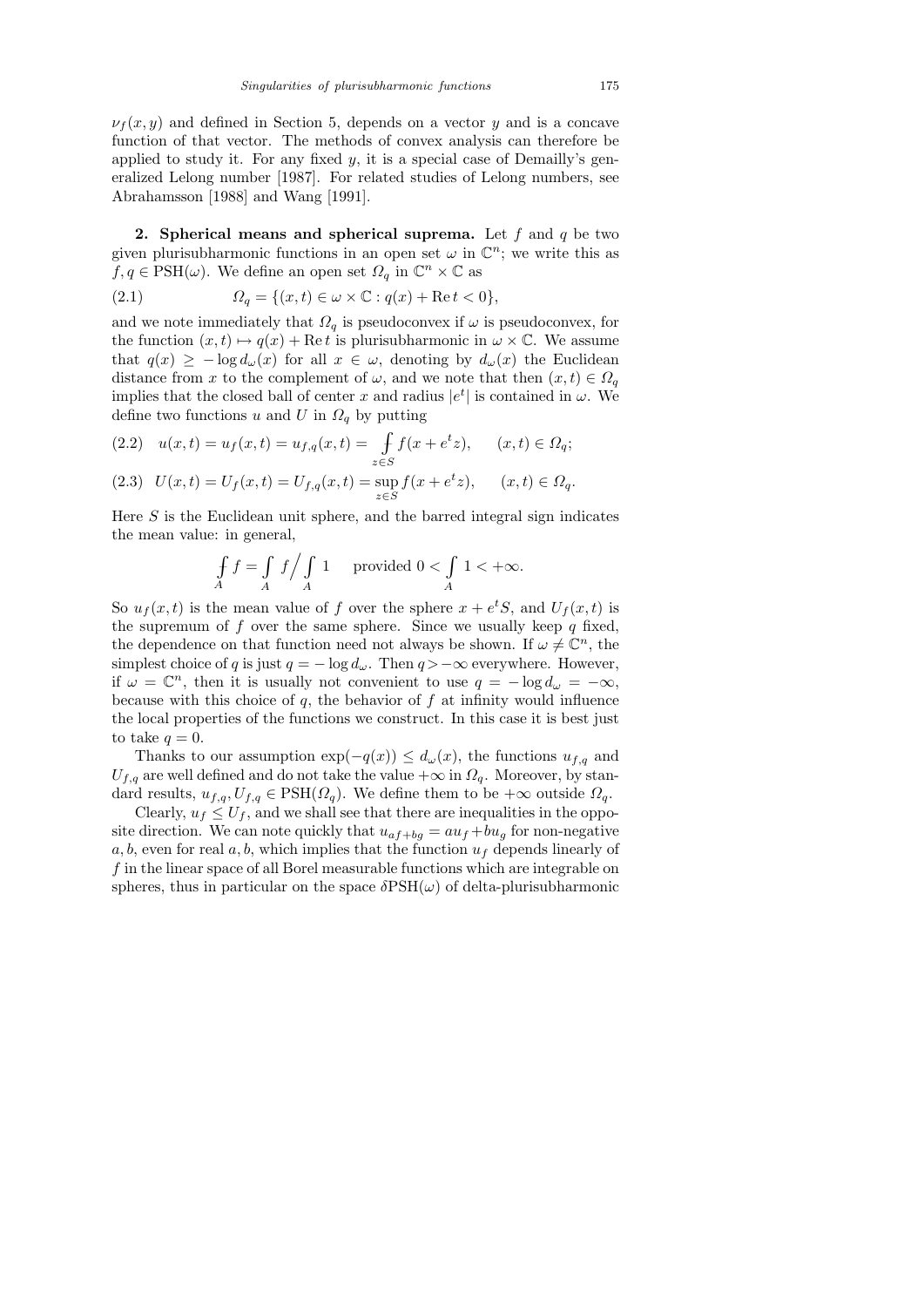## 176 C. O. Kiselman

functions, i.e., the vector space spanned by those plurisubharmonic functions which are not identically  $-\infty$  in any component of  $\omega$ . We shall see that this implies that the Lelong number is a linear function on  $\delta \text{PSH}(\omega)$ . As for the function  $U_f$ , we can only say that  $U_{af+bg} \leq aU_f + bU_g$  for  $a, b \geq 0$ , which implies that  $U_f$  is a convex function of f, and the Lelong number a concave function of  $f$ . But when it comes to the maximum of two functions, we have  $U_{\max(f,g)} = \max(U_f, U_g)$ , which implies that  $\nu_{\max(f,g)} = \min(\nu_f, \nu_g)$ , whereas for the mean we can only say that  $u_{\max(f,g)} \geq \max(u_f, u_g)$ , which implies that  $\nu_{\max(f,g)} \leq \min(\nu_f, \nu_g)$ . It is therefore useful to know that the Lelong number can be defined by either  $u_f$  or  $U_f$ , because this enables us to use the best properties of either one.

We can define the Lelong number as the slope at  $-\infty$  of the function  $t \mapsto u(x, t)$ . As a consequence of the maximum principle,  $u(x, t)$  and  $U(x, t)$ are increasing in t; by Hadamard's three-circle theorem, they are convex functions of t. Therefore their slopes at  $-\infty$  exist:

(2.4) 
$$
v_f(x) = \lim_{t \to -\infty} \frac{u(x, t)}{t}
$$
 and  $N_f(x) = \lim_{t \to -\infty} \frac{U(x, t)}{t}$ 

both exist. This follows from the fact that the slopes

$$
\frac{u(x,t) - u(x,t_0)}{t - t_0} \quad \text{and} \quad \frac{U(x,t) - U(x,t_0)}{t - t_0}
$$

are increasing in t. The first limit  $\nu_f(x)$  is the Lelong number of f at x, and the definition we shall use in this paper. The definition (1.1) of the Lelong number as the density of a measure is equivalent to (2.4) as can be proved without difficulty using Stokes' theorem; see Kiselman [1979].

Since  $u_f \leq U_f$ , we have  $\nu_f(x) \geq N_f(x)$ . We shall now see that the two numbers are equal. To this end we shall use Harnack's inequality, which takes the form

(2.5) 
$$
\frac{1+|x|/r}{(1-|x|/r)^{m-1}}h(0) \le h(x) \le \frac{1-|x|/r}{(1+|x|/r)^{m-1}}h(0)
$$

for harmonic functions which satisfy  $h \leq 0$  in the ball of radius r in  $\mathbb{R}^m$ . If f is subharmonic in a neighborhood of the closed ball  $e^sB$  in  $\mathbb{C}^n$ , we can consider its harmonic majorant h there, which satisfies  $f(x) \leq h(x)$  and

$$
h(0) = \int_{z \in S} h(e^s z) = \int_{z \in S} f(e^s z) = u(0, s).
$$

Therefore

$$
U(0,t) = \sup_{e^t S} f \le \sup_{e^t S} h \le \frac{1 - e^{t-s}}{(1 + e^{t-s})^{2n-1}} u(0,s), \qquad t < s,
$$

provided  $f \leq 0$  in  $e^s B$ . If we apply this inequality to the function  $f-U(0, s)$ , which is non-positive in  $e^sB$  by definition, we get, writing  $U(t)$  instead of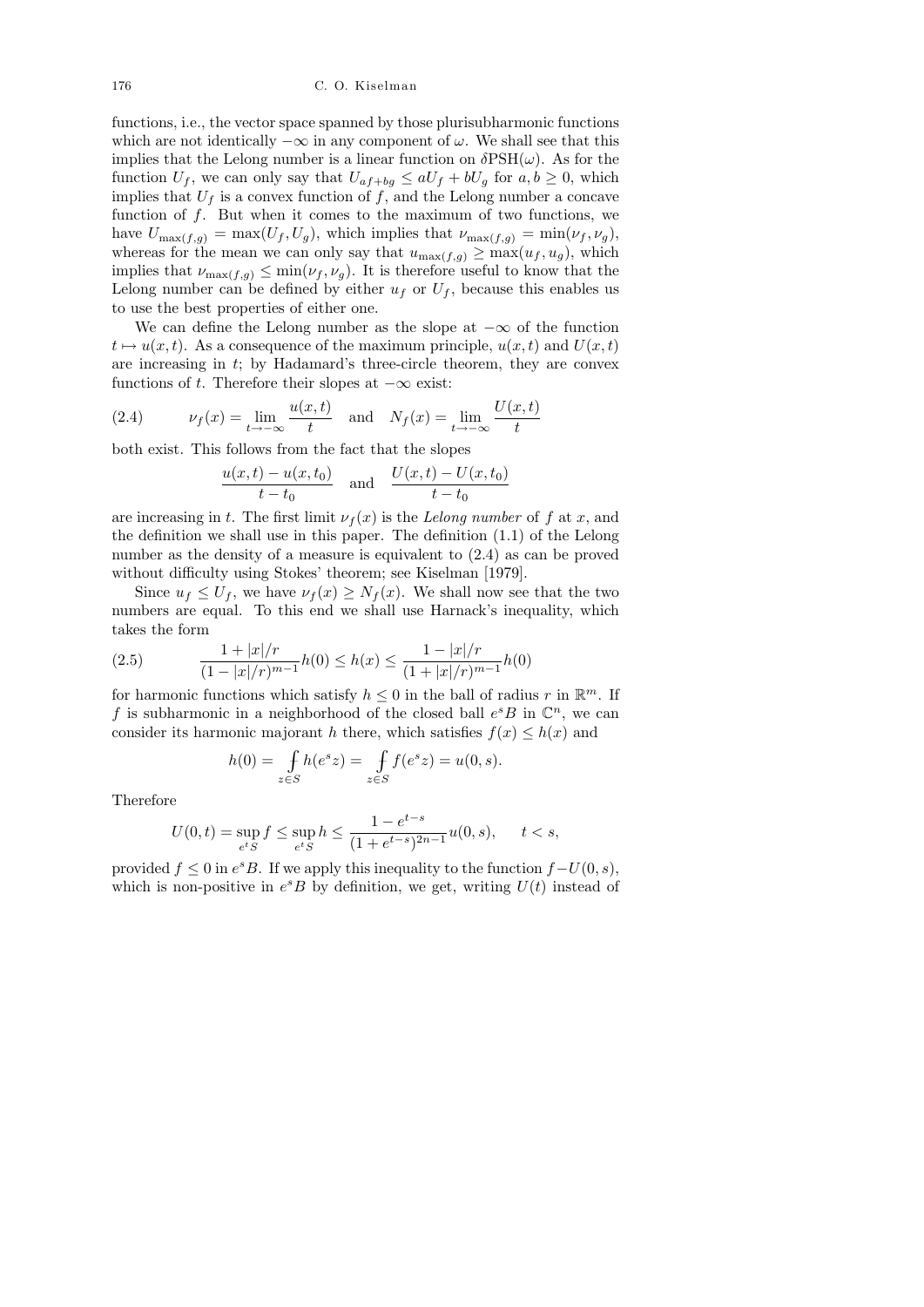$U(0, t)$  for simplicity,

$$
U(t) - U(s) \le \frac{1 - e^{t - s}}{(1 + e^{t - s})^{2n - 1}} (u(s) - U(s)),
$$

or equivalently,

(2.6) 
$$
U(t) \leq (1 - \lambda_{t-s})U(s) + \lambda_{t-s}u(s), \quad t < s,
$$

where  $\lambda_t$  is defined for  $t < 0$  as

$$
\lambda_t = \frac{1 - e^t}{(1 + e^t)^{2n - 1}}.
$$

We can now prove that the two limits in  $(2.4)$  are equal. As already noted,  $\nu_f(x) \geq N_f(x)$ . In the other direction we can take for instance  $s = t + 1$  in (2.6) to obtain the estimate

$$
U(t) \le (1 - \lambda_{-1})U(t+1) + \lambda_{-1}u(t+1),
$$

whence

$$
\frac{U(t)}{t} \ge (1 - \lambda_{-1}) \frac{U(t+1)}{t} + \lambda_{-1} \frac{u(t+1)}{t}, \quad t < 0.
$$

Letting t tend to  $-\infty$  we see that  $N_f(x) \geq \nu_f(x)$ .

For any given  $f, q \in \text{PSH}(\omega)$  we define

(2.7) 
$$
\varphi_{\tau}(x) = \inf_{t} [u_f(x, t) - \tau \operatorname{Re} t], \quad x \in \omega, \ \tau \ge 0.
$$

In view of our convention that  $u_f(x,t) = +\infty$  if  $(x,t) \notin \Omega_q$ , the infimum operation acts effectively only over those t that satisfy Re  $t < -q(x)$ . The function  $\tau \mapsto -\varphi_{\tau}(x)$  is the Fenchel transform of  $\mathbb{R} \ni t \mapsto u_f(x, t)$ . We assume all the time that  $e^{-q(x)}$  does not exceed the distance  $d_{\omega}(x)$  from x to the boundary of  $\omega$ , so that  $u_f$  is well defined. The function  $(x, t) \mapsto$  $u_f(x,t)$ − $\tau$  Ret is plurisubharmonic in  $\Omega_q$  and independent of the imaginary part of  $t$ . Therefore the minimum principle of Kiselman [1978] can be applied and yields that  $\varphi_{\tau}$  is plurisubharmonic in  $\omega$ .

EXAMPLE. Let us look at the simplest example:  $f(x) = \log |x|, x \in \mathbb{C}^n$ . We choose  $q = 0$  and form  $U_f(x,t) = \log(e^t + |x|)$  for  $t < q(x) = 0$ . Then  $\varphi_{\tau}(x) = \inf_{t < 0} (U_f(x, t) - \tau t)$  can be calculated explicitly: it is  $\varphi_{\tau}(x) =$  $(1 - \tau) \log |x| + C_{\tau}$  for  $0 \leq \tau < 1$ , where  $C_{\tau}$  is a constant which depends on the parameter  $\tau$ , and  $\varphi_{\tau}(x) = \log(1+|x|)$  for  $\tau \geq 1$ . Thus the Lelong number of  $\varphi_{\tau}$  at the origin is max $(1 - \tau, 0)$  for all  $\tau \geq 0$ .

There is no apparent reason why the Lelong number of the plurisubharmonic function  $\varphi_{\tau}$  at x should be a function of  $\nu_{f}(x)$  and  $\tau$ ; it could as well depend in some other way on the behavior of  $f$  near  $x$ . However, it turns out that the simple formula for the Lelong number of  $\varphi_{\tau}$  in the example holds quite generally: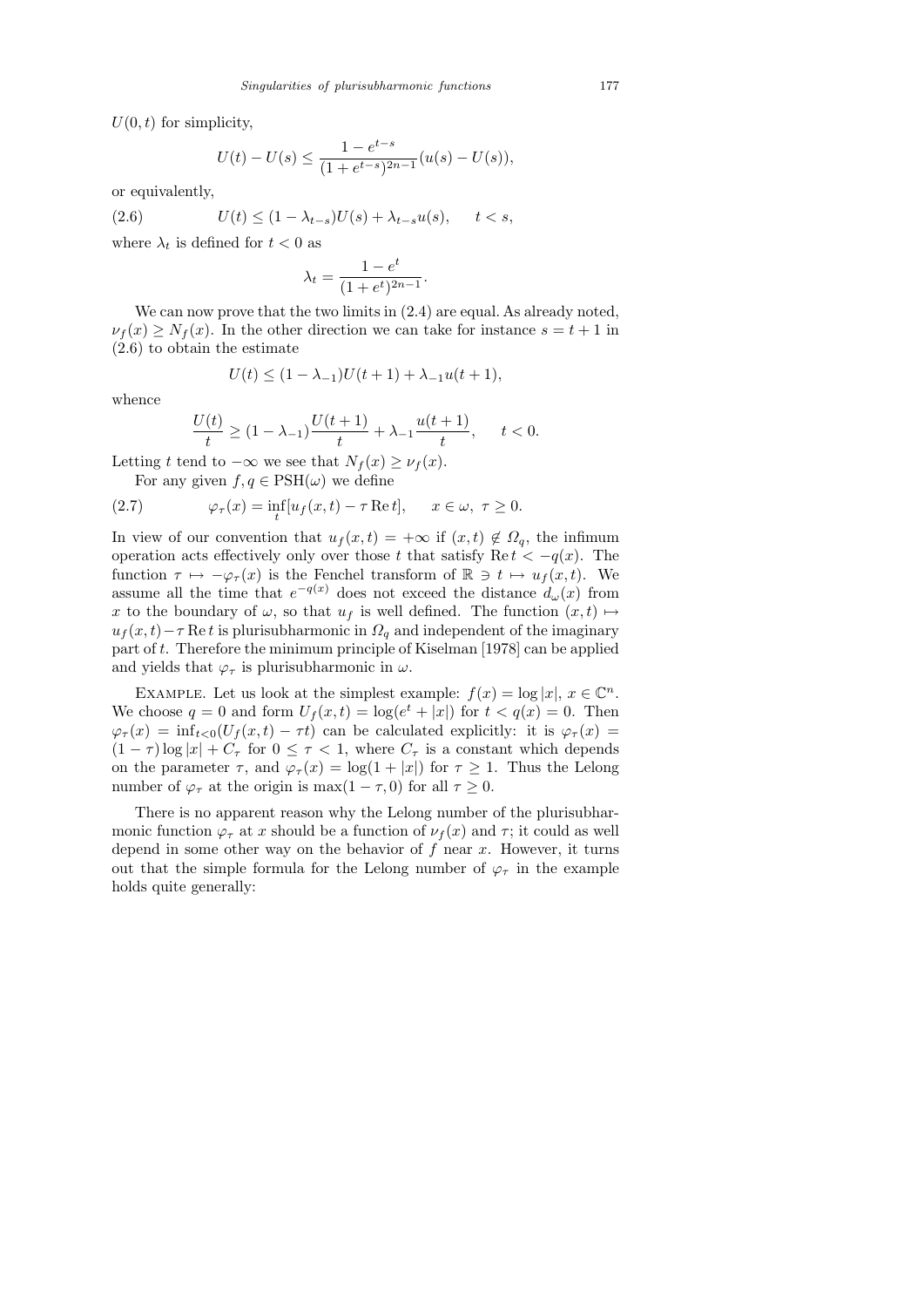THEOREM 2.1 (Kiselman [1979]). Let  $f, q \in \text{PSH}(\omega)$  with  $q \ge -\log d_{\omega}$ . Define  $\varphi_{\tau}$  by (2.2) and (2.7). Then  $\varphi_{\tau} \in \mathrm{PSH}(\omega)$ . If  $\nu_q(x) = 0$ , then the Lelong number of  $\varphi_{\tau}$  is

(2.8) 
$$
\nu_{\varphi_{\tau}}(x) = \max(\nu_f(x) - \tau, 0) = (\nu_f(x) - \tau)^+, \quad x \in \omega, \ \tau \ge 0.
$$

We can also use the function  $U_f$  instead of  $u_f$  in the construction; the proof is the same. If  $\tau < 0$ , then of course  $\nu_{\varphi_{\tau}}(x) = +\infty$ .

We shall give a simplified proof of Theorem 2.1 under the slightly stronger hypothesis that  $q(x) > -\infty$ . This is quite enough for the applications we have in mind. (As soon as  $\omega \neq \mathbb{C}^n$ , we must indeed have  $q > -\infty$  everywhere.)

LEMMA 2.2. With f and  $\varphi_{\tau}$  as in Theorem 2.1 we have

$$
\nu_{\varphi_{\tau}}(x) \geq \nu_f(x) - \tau.
$$

P r o o f. We first note that by the definition of  $\varphi_{\tau}$ , we have for any t',

(2.9) 
$$
\varphi_{\tau}(y) \le u_f(y, t') - t'\tau.
$$

We now take the mean value of both sides of  $(2.9)$  when y varies over the sphere  $x + e^t S$ , which gives

$$
(2.10) \qquad u_{\varphi_{\tau}}(x,t) = \int_{z \in S} \varphi_{\tau}(x+ze^t) \le \int_{z \in S} \int_{w \in S} f(x+ze^t + we^{t'}) - t'\tau
$$

for all real numbers  $t, t'$ . Here the double integral defines a measure of total mass 1 which is invariant under rotations around  $x$  and has its support in the set

$$
x + e^t S + e^{t'} S = \{x + z : |e^t - e^{t'}| \le |z| \le e^t + e^{t'}\}.
$$

When we apply this measure to  $f$ , the result is a weighted mean of  $f$ , which, since it is rotation invariant, is also a mean value of  $u<sub>f</sub>(x, s)$  for various choices of s. The values of s that can occur are those which satisfy

$$
|e^t - e^{t'}| \le e^s \le e^t + e^{t'} = e^{t''},
$$

where the last equality serves to define the number  $t''$ . Since  $u_f(x, s)$  is increasing in s, the mean value cannot exceed  $u_f(x, t'')$ . Thus (2.10) yields

$$
u_{\varphi_{\tau}}(x,t) \le \int\limits_{z \in S} \int\limits_{w \in S} f(x + ze^t + we^{t'}) - t'\tau \le u_f(x,t'') - t'\tau.
$$

(The corresponding formula for  $U_{\varphi_{\tau}}$  is even simpler to prove.) The only interesting choice is  $t = t'$ , so that  $t'' = t + \log 2$ . Thus

$$
\frac{u_{\varphi_{\tau}}(x,t)}{t} \ge \frac{u_f(x,t+\log 2)}{t} - \tau, \quad t < 0,
$$

and letting t tend to  $-\infty$  we get the desired conclusion.

LEMMA 2.3. With f and  $\varphi_{\tau}$  as in Theorem 2.1, take a number  $\tau > \nu_f(x)$ . Assume that  $q(x) > -\infty$ . Then  $\varphi_{\tau}(x) > -\infty$ . In particular,  $\nu_{\varphi_{\tau}}(x) = 0$ .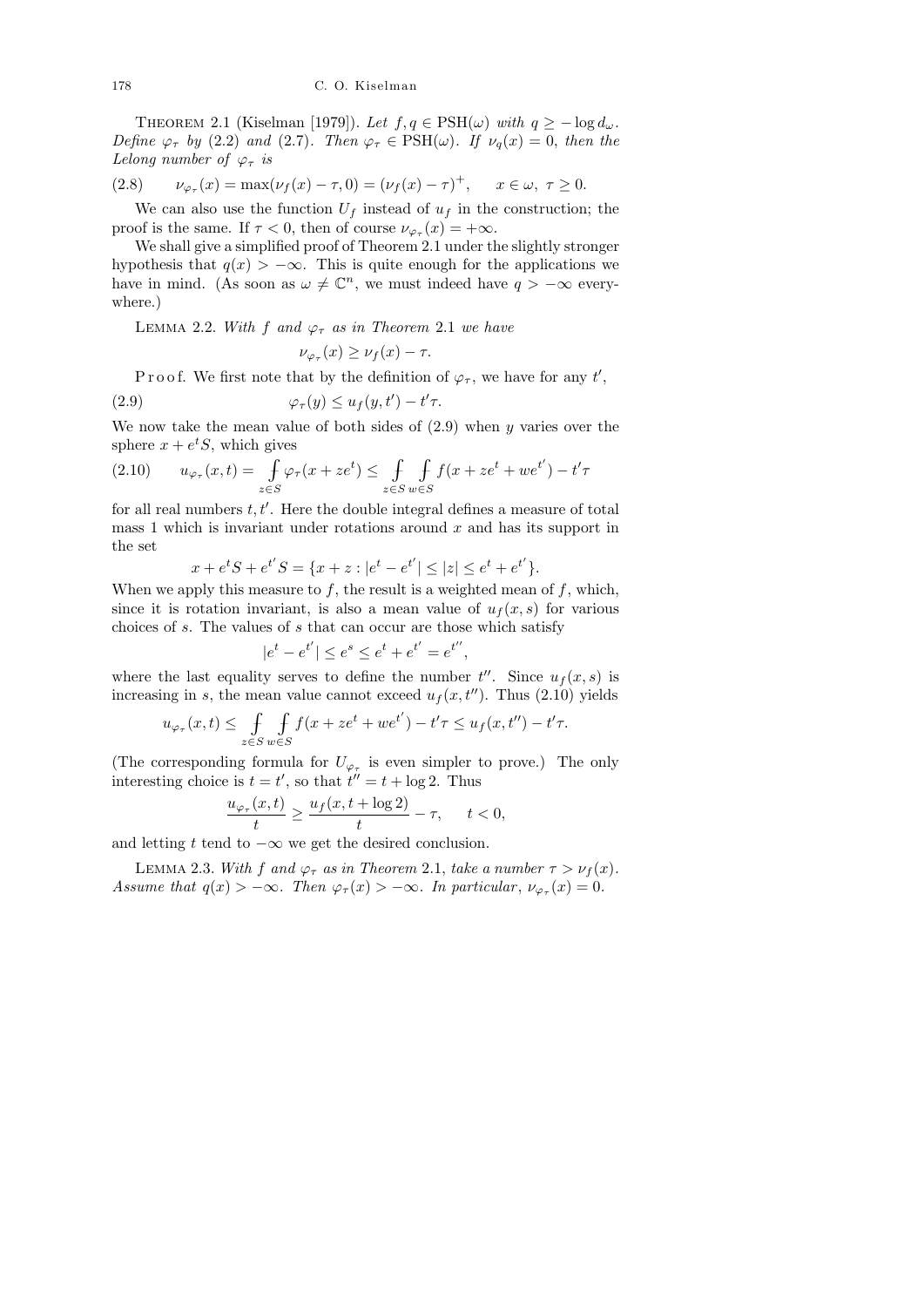P r o o f. Since  $\nu_f(x) < \tau < +\infty$ , f is not equal to  $-\infty$  identically in a neighborhood of x. The value  $\varphi_{\tau}(x)$  is the infimum of the convex function  $u_f(x, t) - t\tau$  of the real variable t when t varies in the interval  $[-\infty, -q(x)]$ . This interval is by hypothesis bounded from the right. Moreover, by the choice of  $\tau$ , the function is strictly decreasing when  $t \ll 0$ . Thus its infimum is finite.

Proof of Theorem 2.1, assuming that  $q(x)$  is finite. The proof consists of the following steps (cf. Kiselman [1992]). First we note that  $\varphi_{\tau}$  is a concave function of  $\tau$  with  $\varphi_0 = f$ . Therefore  $\nu_{\varphi_{\tau}}(x)$  is a convex function of  $\tau$  taking the value  $\nu_f(x)$  for  $\tau = 0$ , for the Lelong number is, as we have seen, a linear function of  $\varphi$ , the limit of  $u_{\varphi}(x, t)/t$ . Second we see from Lemma 2.2 that  $\nu_{\varphi_{\tau}}(x) \geq \nu_f(x) - \tau$ . Third we know from Lemma 2.3 (if  $\nu_f(x)$  is finite) that  $\nu_{\varphi_{\tau}}(x) = 0$  if  $\tau > \nu_f(x)$ . The only convex function of  $\tau$  which has these properties is  $\tau \mapsto (\nu_f(x) - \tau)^+$ .

3. The Hörmander–Bombieri theorem and the integrability index. The fundamental tool which will provide us with analytic sets is the Hörmander–Bombieri theorem:

THEOREM 3.1. Let  $\omega$  be a pseudoconvex open set in  $\mathbb{C}^n$ , and let  $\varphi \in$  $\mathrm{PSH}(\omega)$ . For every  $a \in \omega$  such that  $e^{-\varphi} \in L^2_{\mathrm{loc}}(a)$  there exists a holomorphic function  $h \in \mathcal{O}(\omega)$  such that  $h(a) = 1$  and

(3.1) 
$$
\int_{\omega} |h|^2 e^{-2\varphi} (1+|z|^2)^{-3n} d\lambda_{2n}(z) < +\infty.
$$

Here  $L_{\text{loc}}^2(a)$  denotes the set of all functions that are square integrable in some neighborhood of the point a.

For the proof see Hörmander [1990, Theorem 4.4.4]. Denote by  $\mathcal{O}(\omega, \varphi)$ the set of all holomorphic functions h in  $\omega$  which satisfy condition (3.1) for a given function  $\varphi$ . The intersection

(3.2) 
$$
V(\varphi) = \bigcap_{h \in \mathcal{O}(\omega, \varphi)} h^{-1}(0)
$$

is an intersection of zero sets of holomorphic functions, and therefore itself an analytic set. Define

$$
I(\varphi) = \{ a \in \omega : e^{-\varphi} \notin L^2_{\text{loc}}(a) \}.
$$

With this notation the theorem says that  $V(\varphi) \subset I(\varphi)$ . It is, however, obvious that  $I(\varphi) \subset V(\varphi)$ .

In view of this theorem it is natural to measure the singularity of a plurisubharmonic function  $\varphi$  at a point a by its *integrability index*  $\iota_{\varphi}(a)$ :

(3.3) 
$$
\iota_{\varphi}(a) = \inf_{t>0} [t : e^{-\varphi/t} \in L^2_{loc}(a)].
$$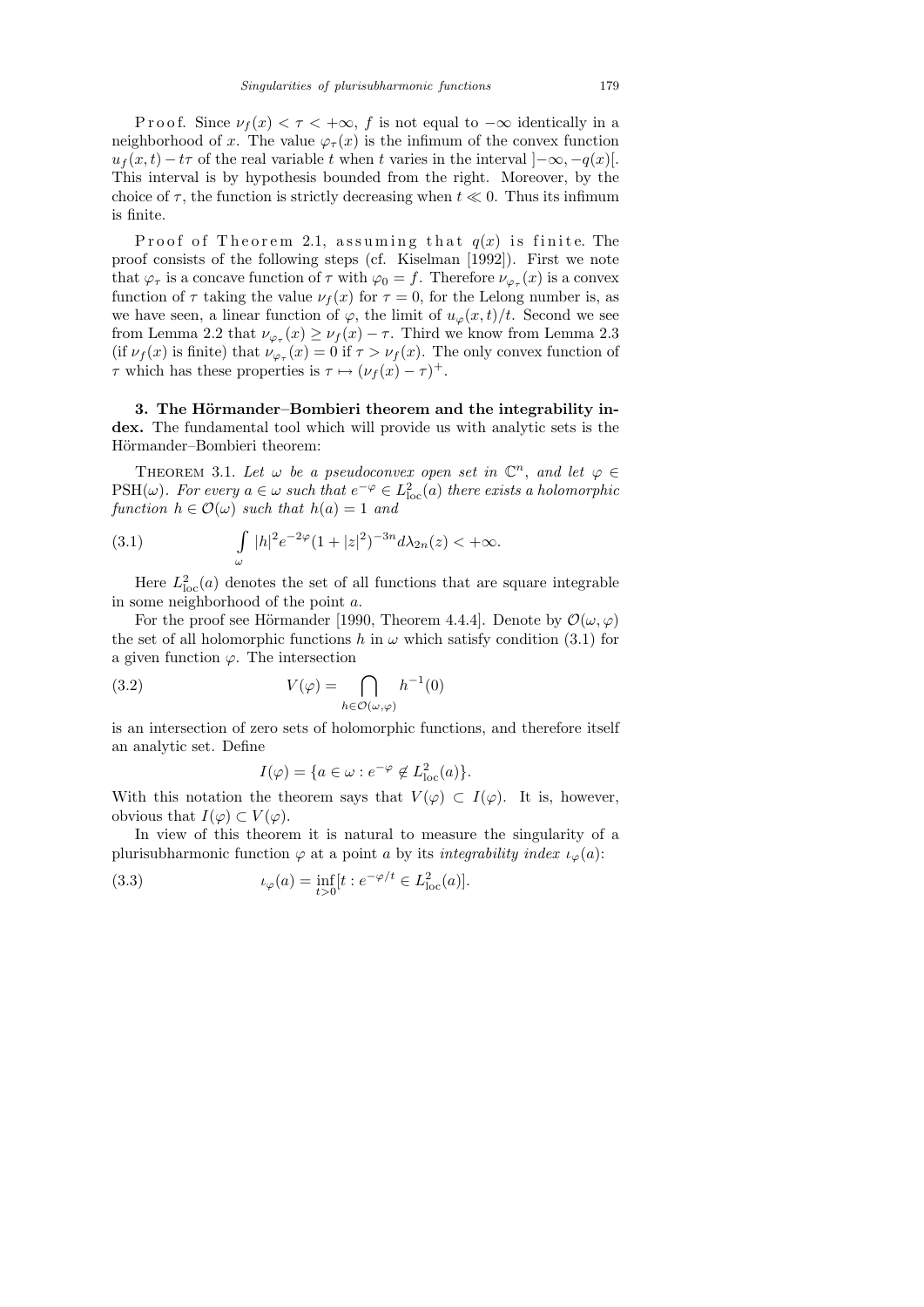Let  $\Phi$  be an arbitrary subset of  $PSH(\omega)$  and  $\kappa$  a functional on  $\Phi$  in the sense that there is given a function  $\kappa_{\varphi}: \omega \to [0, +\infty]$  for every  $\varphi \in \Phi$ . We introduce a notation for the superlevel sets of such functionals:

$$
E_c^{\kappa}(\varphi)=\{a\in\omega:\kappa_\varphi(a)\ge c\},\quad \ \ c\ge 0.
$$

The superlevel sets of the integrability index are analytic varieties. In fact, by the definition of  $\iota$ ,

$$
E_c^{\iota}(\varphi) \subset I(\varphi/t) \subset E_t^{\iota}(\varphi), \qquad 0 < t < c.
$$

Using the Hörmander–Bombieri theorem we see that

$$
E_c^{\iota}(\varphi) \subset V(\varphi/t) \subset E_t^{\iota}(\varphi), \qquad 0 < t < c.
$$

We now note that by the definition of the superlevel set, the intersection of all  $E_t^{\iota}(\varphi)$  when t varies in the interval  $0 < t < c$  is just  $E_c^{\iota}(\varphi)$ , so that

(3.4) 
$$
E_c^{\iota}(\varphi) = \bigcap_{0 < t < c} V(\varphi/t), \qquad c \ge 0.
$$

Suppose that  $\kappa$  is a functional which is comparable to the integrability index in the sense that the inequality

(3.5) 
$$
s\iota_{\varphi}(x) \leq \kappa_{\varphi}(x) \leq t\iota_{\varphi}(x), \quad \varphi \in \Phi, \ x \in \omega,
$$

holds for some positive constants  $s$  and  $t$ . Then there is of course a relation between the superlevel sets of the two functionals:

(3.6) 
$$
E_{tc}^{\kappa}(\varphi) \subset E_{c}^{\iota}(\varphi) \subset E_{sc}^{\kappa}(\varphi), \qquad \varphi \in \Phi.
$$

If we know that  $E_{tc}^{\kappa}(\varphi) = E_{sc}^{\kappa}(\varphi)$ , then  $E_{tc}^{\kappa}(\varphi)$  equals  $E_{c}^{\iota}(\varphi)$  and so is an analytic variety. Of course functions which admit such an interval of constancy in their superlevel sets are very special. But we shall see in the next section that for a set of plurisubharmonic functions such intervals of constancy can appear quite naturally.

We now ask whether the Lelong number is comparable to the integrability index in the sense of (3.5). The answer is well known, but will be quoted here for convenience.

THEOREM 3.2. If  $\varphi \in \text{PSH}(\omega)$ , where  $\omega \subset \mathbb{C}^n$ , and  $\nu_{\varphi}(a) \geq n$ , then  $e^{-\varphi} \notin L^2_{loc}(a)$ . Thus  $E_n^{\nu}(\varphi) \subset I(\varphi) \subset V(\varphi)$ . In terms of the integrability index we have  $\nu_\varphi(x) \leq n \iota_\varphi(x)$ .

P r o o f. This result is contained in Skoda [1972, Proposition 7.1], but it is easy to give a proof using the function  $U = U_{\varphi}$  defined by (2.3). If  $\nu_{\varphi}(a) \geq n$ , then the slope of  $t \mapsto U(a, t)$  at  $-\infty$  is at least n, and we have

$$
U(a,t) \le U(a,t_0) + n(t-t_0), \quad t \le t_0,
$$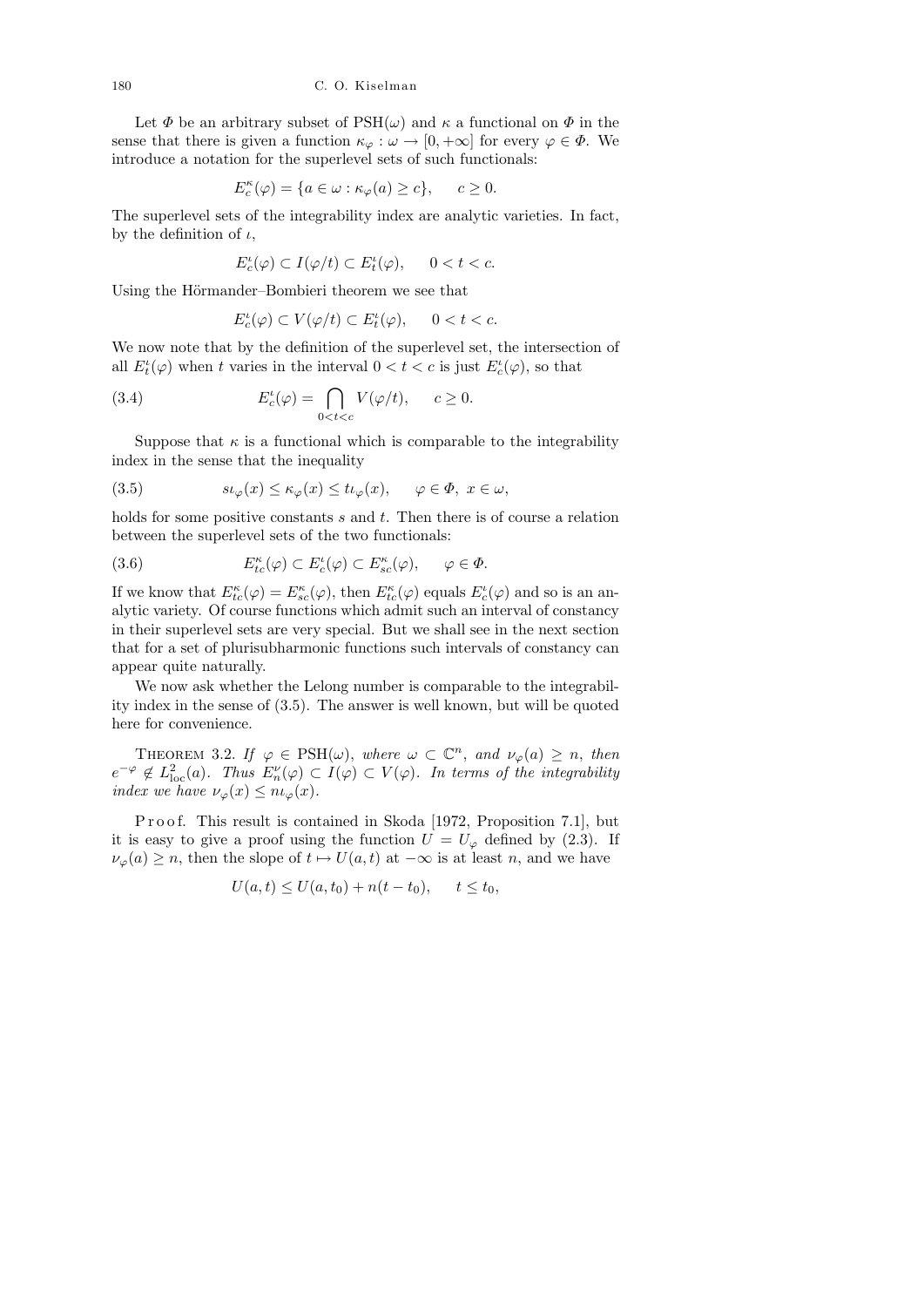for some  $t_0$ . Rewriting this in terms of  $\varphi$  we see that

$$
\varphi(z) \le \varphi(z_0) + \log\left(\frac{|z-a|^n}{|z_0-a|^n}\right), \quad |z-a| \le |z_0-a|,
$$

for a suitable point  $z_0$  on the sphere  $|z - a| = e^{t_0}$ , or equivalently,

$$
e^{-2\varphi(z)} \ge e^{-2\varphi(z_0)} \frac{|z_0 - a|^{2n}}{|z - a|^{2n}},
$$

where the right-hand side is a non-integrable function near a.

In the other direction we have:

THEOREM 3.3. If  $\varphi \in \text{PSH}(\omega)$  has a finite value at a point  $a \in \omega$ , then  $e^{-\varphi} \in L^2_{\text{loc}}(a)$ .

For a proof of this result, see Hörmander [1990, Theorem 4.4.5]. The theorem says that  $I(\varphi)$  is contained in the polar set  $P(\varphi) = \varphi^{-1}(-\infty)$  of  $\varphi$ , i.e.  $I(\varphi) \subset P(\varphi)$ .

Combining Theorems 3.1, 3.2 and 3.3 we see that

(3.7) 
$$
E_{nc}^{\nu}(\varphi) \subset V(\varphi/c) \subset P(\varphi), \quad c > 0.
$$

A stronger result in the same direction is

THEOREM 3.4. If  $\nu_{\varphi}(a) < 1$ , then  $e^{-\varphi} \in L^2_{\text{loc}}(a)$ . Thus  $I(\varphi) \subset E_1^{\nu}(\varphi)$ . Also,  $\iota_{\varphi}(x) \leq \nu_{\varphi}(x)$ .

For the proof see Skoda [1972, Proposition 7.1]. Combining Theorems 3.1, 3.2 and 3.4 we get

THEOREM 3.5. The Lelong number  $\nu$  is comparable to the integrability index  $\iota$  in the sense of (3.5), more precisely,

(3.8) 
$$
\iota_{\varphi}(x) \leq \iota_{\varphi}(x) \leq n \iota_{\varphi}(x), \quad \varphi \in \text{PSH}(\omega), \ x \in \omega \subset \mathbb{C}^n,
$$

and

(3.9) 
$$
E_{nc}^{\nu}(\varphi) \subset V(\varphi/c) \subset E_{c}^{\nu}(\varphi) \subset V(n\varphi/c), \quad \varphi \in \text{PSH}(\omega), c > 0.
$$

These inequalities are sharp.

This result is the basis for the analyticity theorems that we shall state. However, the weaker result (3.7) is often sufficient.

That the comparison in (3.8) between the Lelong number and the integrability index cannot be improved follows from simple examples:

Example 3.6. The function

$$
f(z) = \max(\log |z_1|^a, \log |z_2|^b), \quad z \in \mathbb{C}^2
$$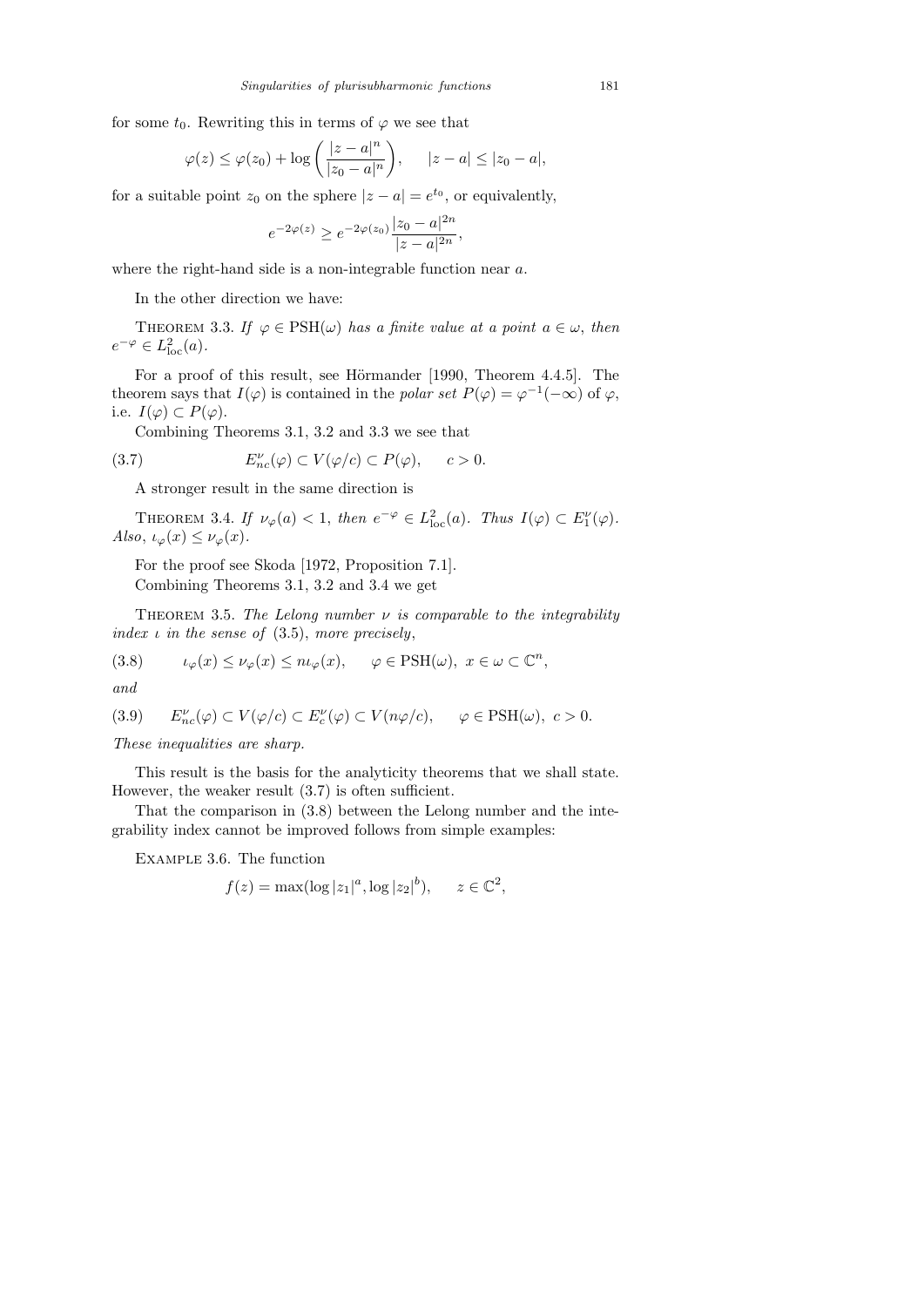has integrability index  $\iota_f(0) = ab/(a + b)$  and Lelong number  $\nu_f(0) =$  $\min(a, b)$ . Thus

$$
\frac{\nu_f(0)}{\nu_f(0)} = \frac{a+b}{\max(a,b)} = \frac{a^{-1} + b^{-1}}{\max(a^{-1}, b^{-1})} \in [1, 2].
$$

A little more generally, if we take  $1 \leq k \leq n$  and positive numbers  $a_1, \ldots, a_k$ and define

$$
f(z) = \max_{1 \le j \le k} (\log |z_j|^{a_j}), \quad z \in \mathbb{C}^n,
$$

then  $\iota_f(0) = (\sum a_j^{-1})^{-1}$  (cf. Lemma 5.5 below) and  $\nu_f(0) = \min a_j$ , so that

$$
\frac{\nu_f(0)}{\nu_f(0)} = \frac{\sum a_j^{-1}}{\max a_j^{-1}} \in [1, n].
$$

(These formulas hold if we define  $a_j^{-1} = 0$  for  $j = k + 1, \ldots, n$ .) Clearly, the quotient  $\nu_f/\nu_f$  can assume all values in the closed interval  $[1, n]$  (we allow  $k = 1$  and  $k = n$ ). Thus (3.8) is sharp.

4. Analyticity theorems for sets of plurisubharmonic functions. Let  $\omega$  be an open set in  $\mathbb{C}^n$  and  $\Phi$  an arbitrary subset of PSH( $\omega$ ). Let  $\kappa$  be a functional on  $\Phi$  which is comparable to the integrability index in the sense that  $(3.5)$  holds for some positive constants s and t. Then from  $(3.6)$  and (3.7) we get

$$
(4.1) \qquad \bigcap_{\varphi \in \Phi} E_{tc}^\kappa(\varphi) \subset \bigcap_{\varphi \in \Phi} E_c^\iota(\varphi) \subset \bigcap_{\varphi \in \Phi} E_{sc}^\kappa(\varphi) \subset \bigcap_{\varphi \in \Phi} P(\varphi).
$$

It is convenient to introduce a notation for these sets:

$$
E_c^{\kappa}(\varPhi)=\bigcap_{\varphi\in\varPhi}E_c^{\kappa}(\varphi)
$$

for any functional  $\kappa$ . If we define the value of the functional on the whole set  $\Phi$  as

$$
\kappa_{\Phi}(x) = \inf_{\varphi \in \Phi} \kappa_{\varphi}(x),
$$

then  $E_c^{\kappa}(\Phi)$  is just the superlevel set of  $\kappa_{\Phi}$ . We can also define the polar set of  $\varPhi$  as

$$
P(\varPhi) = \bigcap_{\varphi \in \varPhi} P(\varphi).
$$

With this notation we can write (4.1) as

(4.2) 
$$
E_{tc}^{\kappa}(\Phi) \subset E_{c}^{\iota}(\Phi) \subset E_{sc}^{\kappa}(\Phi) \subset P(\Phi).
$$

THEOREM 4.1. Let  $\kappa$  be a functional on a subset  $\Phi$  of  $PSH(\omega)$  which is comparable to the integrability index in the sense that (3.5) holds for some positive constants s and t. If the superlevel sets  $E_c^{\kappa}(\Phi)$  are independent of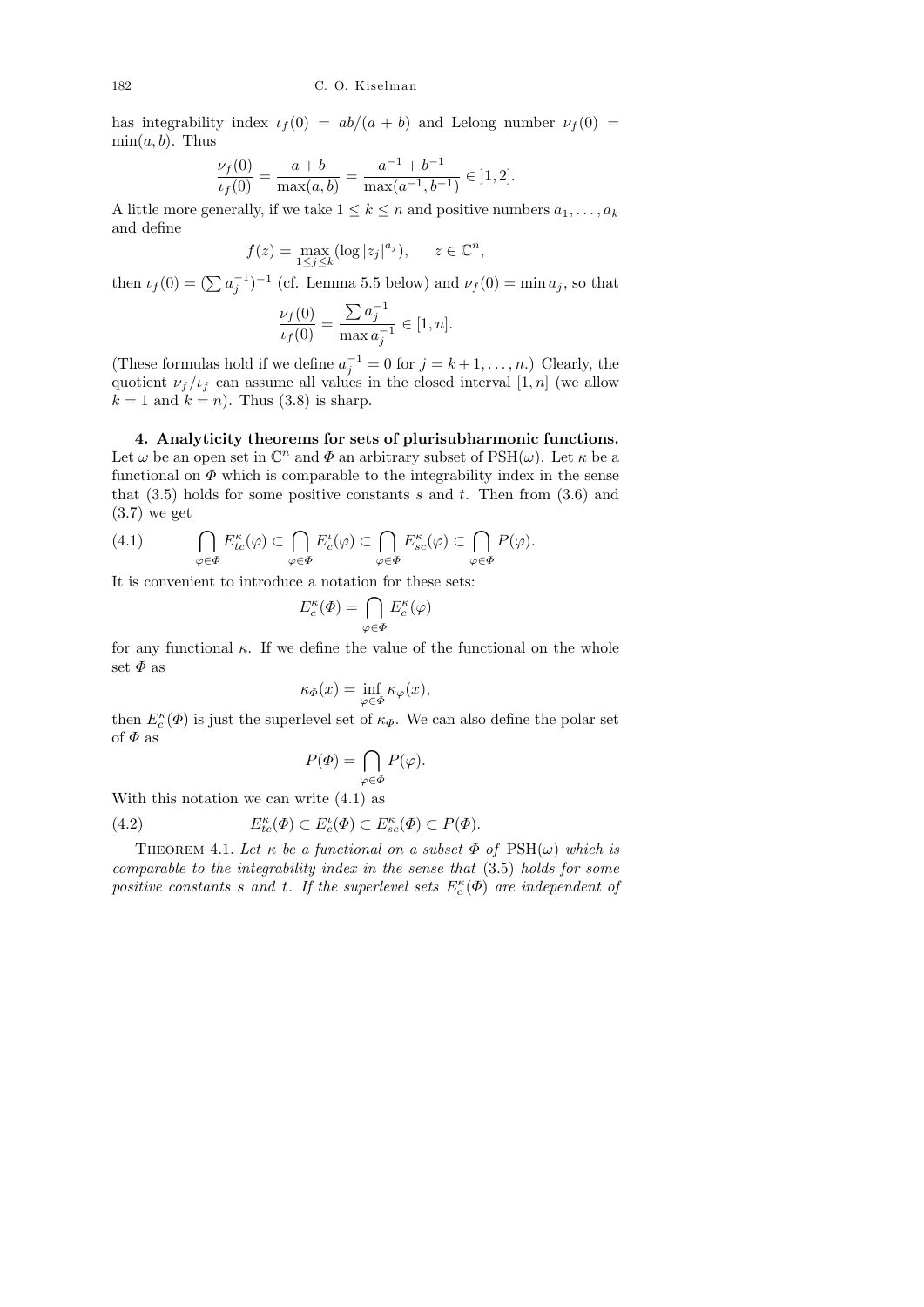c over an interval of sufficiently large logarithmic length, viz. if  $E_{sc}^{\kappa}(\Phi) =$  $E_{tc}^{\kappa}(\Phi)$ , then  $E_{sc}^{\kappa}(\Phi)$  is an analytic variety. A little more generally, if Y is an analytic subset of  $\omega$  and  $Y \cap E_{sc}^{\kappa}(\Phi) = Y \cap E_{tc}^{\kappa}(\Phi)$ , then  $Y \cap E_{sc}^{\kappa}(\Phi)$  is analytic.

P r o o f. Since the result is local, we can assume  $\omega$  to be pseudoconvex. The inclusions (4.2) then show that  $E_{sc}^{\kappa}(\Phi) = E_{c}^{\iota}(\Phi)$ , which is the set of common zeros of a family of holomorphic functions in  $\omega$ ; see (3.4). Similarly,  $Y \cap E_{sc}^{\kappa}(\Phi) = Y \cap E_{c}^{\iota}(\Phi).$ 

THEOREM 4.2. Let  $\omega$ ,  $\kappa$  and  $\Phi$  be as in Theorem 4.1, and assume in addition that  $\kappa$  is positively homogeneous, i.e.,  $\varphi \in \Phi$  and  $t > 0$  implies  $t\varphi \in \Phi$  and  $\kappa_{t\varphi}(a) = t\kappa_{\varphi}(a)$ . Let Y be an analytic subset of  $\omega$ , and let  $X \subset Y$ . Assume that

(4.3) 
$$
\inf_{x \in X} \kappa_{\varphi}(x) > 0 \quad \text{for all } \varphi \in \Phi,
$$

and

(4.4) for each  $x \in Y \setminus X$  there exists a function  $\varphi \in \Phi$  such that  $\kappa_{\varphi}(x)=0$ . Then X is an analytic set.

P r o o f. Define  $\psi = \varphi/\varepsilon_{\varphi}$ , where  $\varepsilon_{\varphi} = \inf_{x \in X} \kappa_{\varphi}(x) > 0$ , and let  $\Psi$  be the set of all functions  $\psi$  obtained in this way. Then  $\kappa_{\psi}(x) \geq 1$  for every  $\psi \in \Psi$  and every  $x \in X$ . Using the notation for superlevel sets we can write this as

$$
X \subset E_1^{\kappa}(\Psi) \subset E_c^{\kappa}(\Psi)
$$

for all c with  $0 \leq c \leq 1$ .

On the other hand, if  $x \in Y \setminus X$ , then by (4.4) there is a  $\varphi \in \Phi$  such that  $\kappa_{\varphi}(x) = 0$ . Thus  $\psi = \varphi/\varepsilon_{\varphi}$  is in  $\Psi$  and  $\kappa_{\psi}(x) = \kappa_{\varphi}(x)/\varepsilon_{\varphi} = 0$ . So  $x \notin E_c^{\kappa}(\psi)$ , c being any positive number. Thus

$$
x \notin E_c^{\kappa}(\Psi) = \bigcap_{\psi \in \Psi} E_c^{\kappa}(\psi).
$$

Therefore  $E_c^{\kappa}(\Psi) \cap Y \subset X$  for every  $c > 0$ . Combining this with the first part of the proof we see that  $E_c^{\kappa}(\Psi) \cap Y = X$  for all c satisfying  $0 < c \leq 1$ . Hence  $E_c^{\kappa}(\Psi) \cap Y$  is constant for these c and Theorem 4.1 yields that X is analytic.

A particular case of Theorem 4.2 is when we can associate with a given function or current a family of plurisubharmonic functions on which our functional takes values that we can control. The following result is of this character. It also holds for functionals which have only a loose connection to the integrability index or the Lelong number; more precisely, functionals which are zero at the same time as the integrability index in a semiuniform way: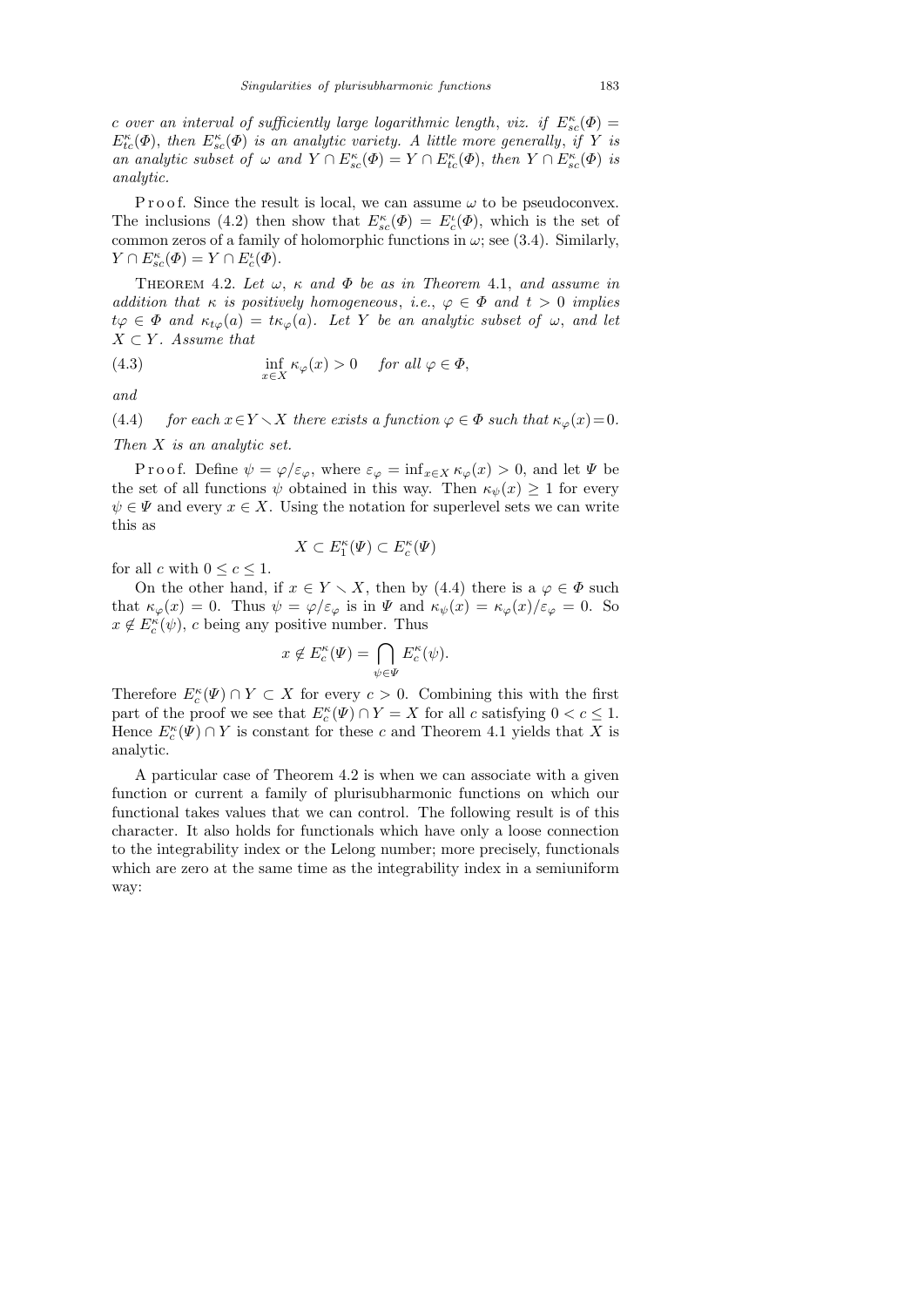THEOREM 4.3. Let  $\Phi = {\varphi_{\alpha} : \alpha \in A}$  be a set of plurisubharmonic functions in an open set  $\omega$ , and let  $\kappa$  be a functional on  $\Phi$  which is weakly comparable to the integrability index in the sense that for every  $\varepsilon > 0$  there is a  $\delta > 0$  such that

$$
\varphi \in \Phi, \ \iota_{\varphi}(x) < \delta \quad implies \quad \kappa_{\varphi}(x) < \varepsilon,
$$

and

$$
\varphi \in \Phi
$$
,  $\kappa_{\varphi}(x) = 0$  implies  $\iota_{\varphi}(x) = 0$ .

Suppose that the values  $\kappa_{\varphi_{\alpha}}(x)$  are given by  $\kappa_{\varphi_{\alpha}}(x) = G(H(x), \alpha)$  for some functions  $G : [0, +\infty] \times A \to [0, +\infty]$  and  $H : \omega \to [0, +\infty]$ . Assume that  $c \mapsto$  $G(c, \alpha)$  is increasing, and that there exists a number  $c_0$  such that  $G(c_0, \alpha)$  $> 0$  for all  $\alpha \in A$ . Finally, suppose that for every  $c < c_0$  there is an  $\alpha \in A$ such that  $G(c, \alpha) = 0$ . Then the superlevel set  $\{x : H(x) \ge c_0\}$  is analytic.

P r o o f. We shall apply Theorem 4.2 to  $X = \{x : H(x) \ge c_0\}$ . First we note that

$$
\inf_{x \in X} \kappa_{\varphi_{\alpha}}(x) = \inf_{x \in X} G(H(x), \alpha) \ge G(c_0, \alpha) = \varepsilon_{\alpha} > 0
$$

for any  $\alpha \in A$ . Hence  $\iota_{\varphi_{\alpha}}(x) \geq \delta_{\alpha} > 0$ , which means that (4.3) holds for  $\iota$ . Next, if  $x \notin X$ , then  $c = H(x) < c_0$  and there is an  $\alpha$  such that  $G(c, \alpha) = 0$ . We get

$$
\kappa_{\varphi_{\alpha}}(x) = G(H(x), \alpha) = G(c, \alpha) = 0;
$$

hence also  $\iota_{\varphi_{\alpha}}(x) = 0$ , so that (4.4) holds for  $\iota$ . Thus Theorem 4.2, applied to  $\iota$ , shows that X is analytic.

This theorem contains the classical theorem of Siu [1974]. For if we let  $\kappa_{\varphi}(x) = \nu_{\varphi}(x), A = [0, c_0], G(c, \alpha) = (c - \alpha)^+, H(x) = \nu_f(x),$  and define  $\varphi_{\alpha}$  as

$$
\varphi_{\alpha}(x) = \inf_{t} [u_f(x, t) - t\alpha : (x, t) \in \Omega_q], \quad x \in \omega, \ \alpha \in [0, c_0],
$$

then by Theorem 2.1,

$$
\nu_{\varphi_{\alpha}}(x) = (\nu_f(x) - \alpha)^+ = G(H(x), \alpha).
$$

The function  $G(c, \alpha) = (c - \alpha)^+$  satisfies the hypotheses of Theorem 4.3, so it follows that the superlevel set  $\{x : \nu_f(x) \ge c_0\}$  is an analytic variety. The singularities of the  $\varphi_{\alpha}$  are the same as those of f, but attenuated to some degree as shown by the formula. This attenuation is the reason behind their usefulness in proving Siu's theorem and the explanation for the title of this paper.

5. A refined Lelong number. In analogy with the mean value and supremum over a sphere, we can define the mean value and supremum over a polycircle. Given a function  $f \in \text{PSH}(\omega)$ , let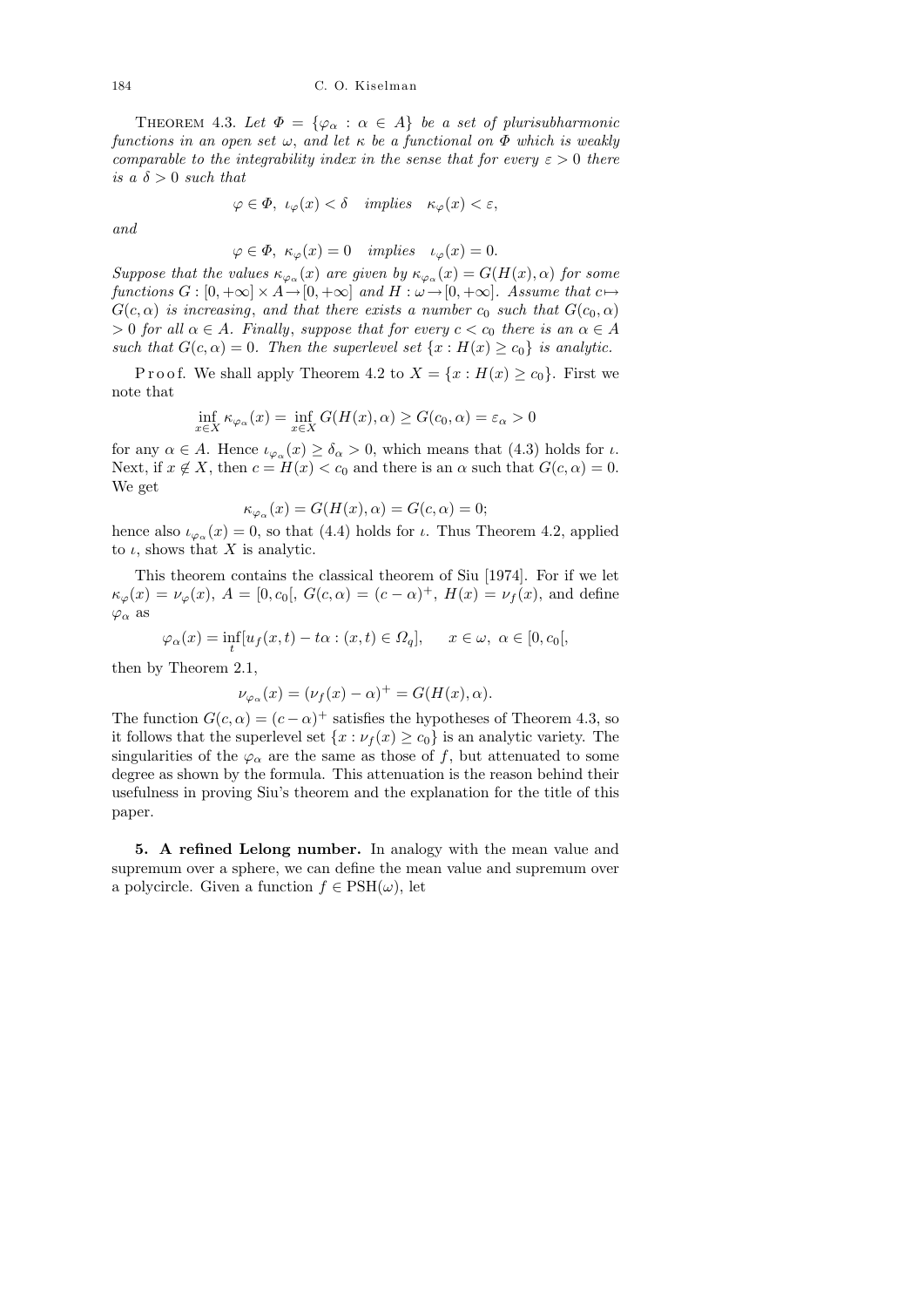(5.1) 
$$
v(x,y) = v_f(x,y) = \int_{|z_j| = |e^{y_j}|} f(x+z)
$$

$$
= (2\pi)^{-n} \int_{0}^{2\pi} ds_1 \dots \int_{0}^{2\pi} ds_n f(x_1 + e^{y_1 + is_1}, \dots, x_n + e^{y_n + is_n});
$$
  
(5.2) 
$$
V(x,y) = V_f(x,y) = \sup_{|z_j| = |e^{y_j}|} f(x+z)
$$

$$
= \sup_{|z_j| = 1} f(x_1 + z_1 e^{y_1}, \dots, x_n + z_n e^{y_n}).
$$

Using well-known properties of plurisubharmonic functions we see that  $v$ and V are plurisubharmonic functions of the variables  $(x, y) \in \omega \times \mathbb{C}^n$  if  $\text{Re } y_i \ll 0$ . To be precise, they are plurisubharmonic in the open set

$$
\Omega_0 = \{ (x, y) \in \omega \times \mathbb{C}^n : x + z \in \omega \text{ for all } z \text{ with } |z_j| \le |e^{y_j}| \}.
$$

If  $\omega$  is pseudoconvex, then so is  $\Omega_0$ . Indeed, if  $d_{\omega}$  now denotes the distance to  $\mathbb{C}^n \setminus \omega$  measured by the norm  $||z||_{\infty} = \max_j |z_j|$ , then  $\Omega_0$  is the set of all  $(x, y) \in \omega \times \mathbb{C}^n$  such that  $\text{Re } y_j < \log d_{\omega}(x)$ . We note that  $(x, y) \mapsto -\log d_{\omega}(x) + \max_j \text{Re } y_j$  is plurisubharmonic in  $\omega \times \mathbb{C}^n$ , which implies that  $\Omega_0$ , as the subset of  $\omega \times \mathbb{C}^n$  where this function is negative, is pseudoconvex.

We fix the domain of definition of  $v$  and  $V$  to be an open pseudoconvex set  $\Omega$  contained in  $\omega \times \mathbb{C}^n$  such that

(5.3)  $(x, y) \in \Omega, |z_j| \le |e^{y_j}|$  implies  $x + z \in \omega$ 

(this amounts to  $\Omega \subset \Omega_0$ ) and

(5.4) 
$$
(x, y) \in \Omega
$$
, Re  $y'_j \leq$  Re  $y_j$  implies  $(x, y') \in \Omega$ .

Then we know that  $v, V \in \text{PSH}(\Omega)$ . We define them as  $+\infty$  outside  $\Omega$ . Moreover,  $y \mapsto v(x, y), V(x, y)$  are convex and coordinatewise increasing.

Sometimes it is necessary to assume also

(5.5) For every  $x \in \omega$  and every  $y \in \mathbb{R}^n_+$  there is a number  $t_{x,y} < +\infty$ such that  $(x, ty) \in \Omega$  implies Re  $t < t_{x,y}$ .

Here  $\mathbb{R}^n_+$  is the set of all vectors  $y \in \mathbb{R}^n$  with  $y_j > 0$  for every j. If  $\omega$  is bounded, (5.5) of course follows from (5.3).

DEFINITION 5.1. Let  $f \in \text{PSH}(\omega)$  and define v by (5.1). Then the function

(5.6) 
$$
\mathbb{R}^n_+ \ni y \mapsto \nu_f(x, y) = \lim_{t \to -\infty} \frac{v(x, ty)}{t}, \quad x \in \omega,
$$

will be called the *refined Lelong number* of  $f$  at the point  $x$ . In the closed cone defined by  $y_j \geq 0$  we define it by means of continuity:  $\nu_f(x, y) =$  $\lim_{z\to y,z_j>0} \nu_f(x,z)$ , and we set  $\nu_f(x,y) = -\infty$  if some  $y_j$  is negative.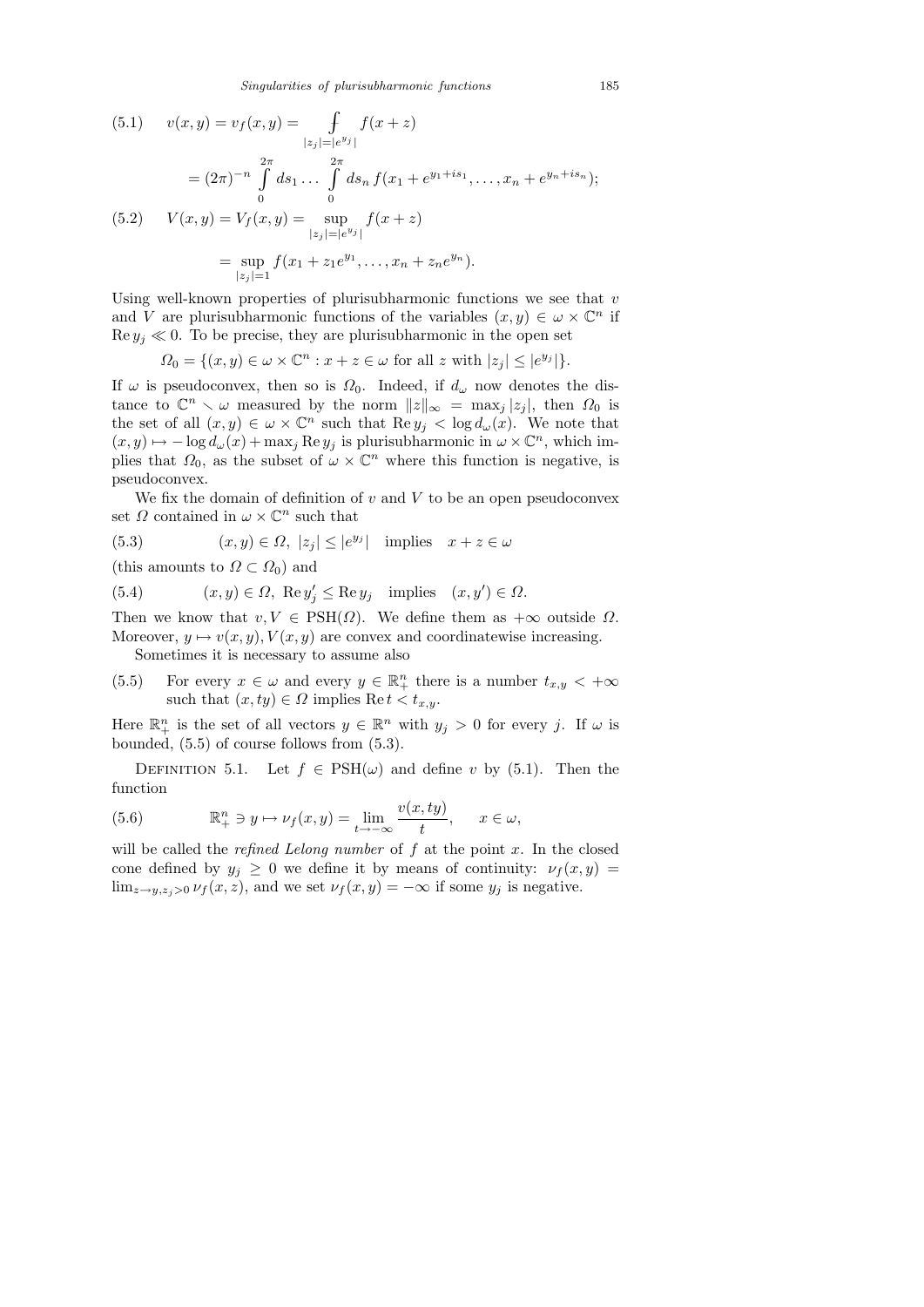It is clear that  $\nu_f(x, y)$  is positively homogeneous in y:  $\nu_f(x, ty)$  =  $t\nu_f(x, y)$  for all  $y \in \mathbb{R}^n$  and all  $t > 0$ . Moreover, it is concave as a function of  $y \in \mathbb{R}^n$  for fixed x. In fact,  $y \mapsto \nu_f(x, y)$  is the asymptotic function of the concave function  $y \mapsto -v_f (x, -y)$  on  $\mathbb{R}^n_+$ . Its values are finite on  $\mathbb{R}^n_+$ except when f is equal to  $-\infty$  in a whole neighborhood of x.

EXAMPLE. If  $f(z) = \max_j (\log |z_j|^{a_j})$  with positive numbers  $a_j$ , then  $v(0, y) = \max_j (a_j y_j)$  for  $y \in \mathbb{R}^n_+$ , and the refined Lelong number at the origin is  $\nu_f(0, y) = \min_j(a_j y_j), y \in \mathbb{R}^n_+$ , a simple concave function of y.

Comparing  $v$  and  $V$  is analogous to comparing  $u$  and  $U$ . We use Harnack's inequality (2.5) with  $m = 2$  repeatedly to get

$$
f(z) \leq \prod_{1}^{n} \frac{1 - |z_j|/r_j}{1 + |z_j|/r_j} \int\limits_{|y_k|=r_k} f(y),
$$

provided  $f \leq 0$  is plurisubharmonic in a neighborhood of the polydisk with radii  $r_1, \ldots, r_n$ . This gives

$$
V(x, z) \le \prod_{1}^{n} \frac{1 - e^{z_j - y_j}}{1 + e^{z_j - y_j}} v(x, y), \quad z_j < y_j \le \log r_j.
$$

If now  $f$  is only plurisubharmonic, we can apply this inequality to the function  $f - V(\cdot, y) \leq 0$ . In complete analogy with (2.6) we can write

$$
V(x,z) \le (1 - \lambda_{z-y})V(x,y) + \lambda_{z-y}v(x,y), \qquad z_j < y_j,
$$

where now

$$
\lambda_z = \prod_{1}^{n} \frac{1 - e^{z_j}}{1 + e^{z_j}}, \qquad z_j < 0,
$$

and it follows that the refined Lelong number can be defined using  $V$  as well as v.

One motivation for this variant of the Lelong number is in the study of blow-ups of plurisubharmonic functions. To give an idea of how blowups work, let us look at a simple example. Consider the mapping  $T(x) =$  $(x_1, x_1x_2)$  from  $\mathbb{C}^2$  into  $\mathbb{C}^2$ . The pull-back under this mapping of the algebraic set

$$
Y = \{ y \in \mathbb{C}^2 : y_2 = 0 \} \cup \{ y \in \mathbb{C}^2 : y_2 = y_1^2 \}
$$

is

 $X = T^{-1}(Y) = \{x \in \mathbb{C}^2 : x_1 = 0\} \cup \{x \in \mathbb{C}^2 : x_2 = 0\} \cup \{x \in \mathbb{C}^2 : x_1 = x_2\}.$ 

We see that in  $Y$  the two branches are tangent to each other at the origin, whereas the irreducible branches of X intersect transversally.

Now use the mapping  $T$  to blow up a plurisubharmonic function at the origin. The blow-up is  $g = T^* f$ ,  $g(x_1, x_2) = f(T(x)) = f(x_1, x_1 x_2)$ , and it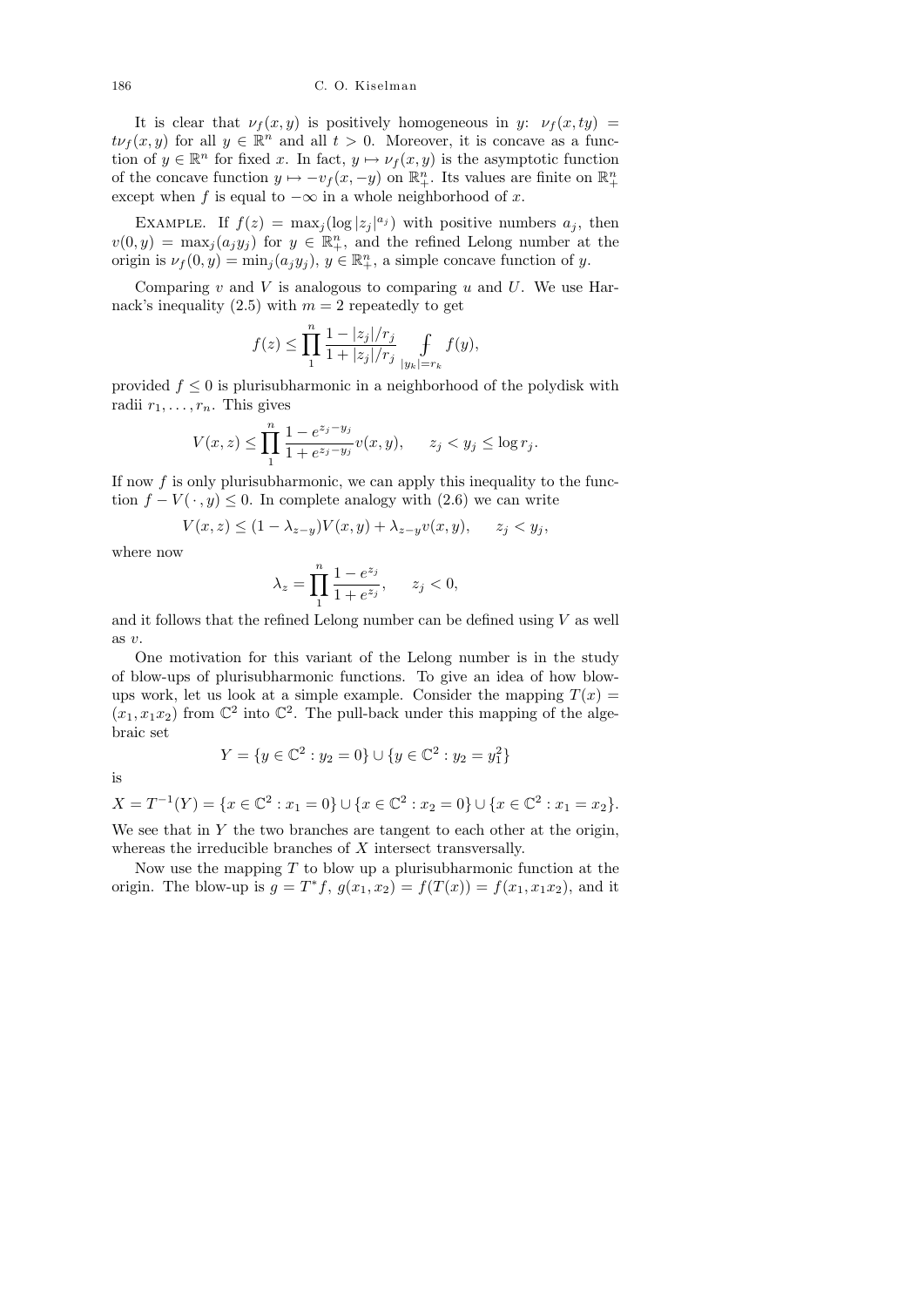turns out that the usual Lelong number of g at the origin is equal to  $\nu_f(0, y)$ with  $y = (1, 2)$ .

More generally, a blow-up transforms the refined Lelong number by a linear transformation: if

$$
g(x) = T^* f(x) = f(T(x)) = f(x_1^{m_{11}} x_2^{m_{12}} \dots x_n^{m_{1n}}, \dots, x_1^{m_{n1}} x_2^{m_{n2}} \dots x_n^{m_{nn}})
$$

with  $\det(m_{jk}) \neq 0$ , then

$$
\nu_g(0, y) = \nu_f(0, z), \quad \text{where } z_j = \sum m_{jk} y_k.
$$

In fact,

$$
V_g(0, y) = \sup_{|x_j| = e^{y_j}} f(x_1^{m_{11}} x_2^{m_{12}} \dots x_n^{m_{1n}}, \dots, x_1^{m_{n1}} x_2^{m_{n2}} \dots x_n^{m_{nn}})
$$
  
= 
$$
\sup_{t_j} f(e^{z_1 + it_1}, \dots, e^{z_n + it_n}) = V_f(0, z)
$$

if we put

$$
x_1^{m_{j1}}\dots x_n^{m_{jn}} = \exp\left(\sum m_{jk}y_k + i\sum m_{jk}s_k\right) = \exp(z_j + it_j).
$$

Not only is  $|x_1^{m_{j1}}$  $\lfloor \binom{m_{j1}}{1} \ldots \binom{m_{jn}}{n} \rfloor = \exp z_j$ , but also all arguments of  $x_1^{m_{j1}}$  $\frac{m_{j1}}{1} \ldots x_n^{m_{jn}}$ occur independently if  $\det(m_{jk}) \neq 0$ .

PROPOSITION 5.2. Let  $f \in \text{PSH}(\omega)$ ,  $x \in \omega$ , and put  $\mathbf{1} = (1, 1, \ldots, 1) \in$  $\mathbb{R}^n$ . Then  $\nu_f(x,1) = \nu_f(x)$ .

P r o o f. The ball of radius  $e^t$  is contained in the polydisk with all radii F FOOT. The ball of radius e is contained in the polydisk with an radii<br>equal to  $e^t$ , which in turn is contained in the ball of radius  $e^t\sqrt{n}$ . Therefore

$$
U(x,t) \le V(x,t,\ldots,t) \le U(x,t+\tfrac{1}{2}\log n).
$$

Dividing by t and letting t tend to  $-\infty$  we get the result.

PROPOSITION 5.3. If  $f \in \text{PSH}(\omega)$ , x is a point in  $\omega$ , and  $y \in \mathbb{R}^n_+$ , then

$$
(\min y_j)\nu_f(x) \le \nu_f(x,y) \le (\max y_j)\nu_f(x).
$$

P r o o f. As already noted, the function  $y \mapsto V(x, y)$  is increasing in each variable, so the result follows from the simple fact that the polydisk with radii  $y_j$  contains the polydisk with all radii equal to min  $y_j$  and is contained in the polydisk with all radii equal to  $\max y_i$ . By homogeneity  $\nu_f(x,(\max y_i)1) = (\max y_i)\nu_f(x,1)$  and similarly for the minimum. Then we use Proposition 5.2 to replace  $\nu_f(x, 1)$  by  $\nu_f(x)$ .

PROPOSITION 5.4. Fix  $a \in \mathbb{C}^n$  and let f be any plurisubharmonic function in a neighborhood of a. If there exists a  $y \in \mathbb{R}^n$  with all  $y_j \geq 0$  such that  $\nu_f(a, y) \ge \sum y_j$ , then  $e^{-f} \notin L^2_{loc}(a)$ .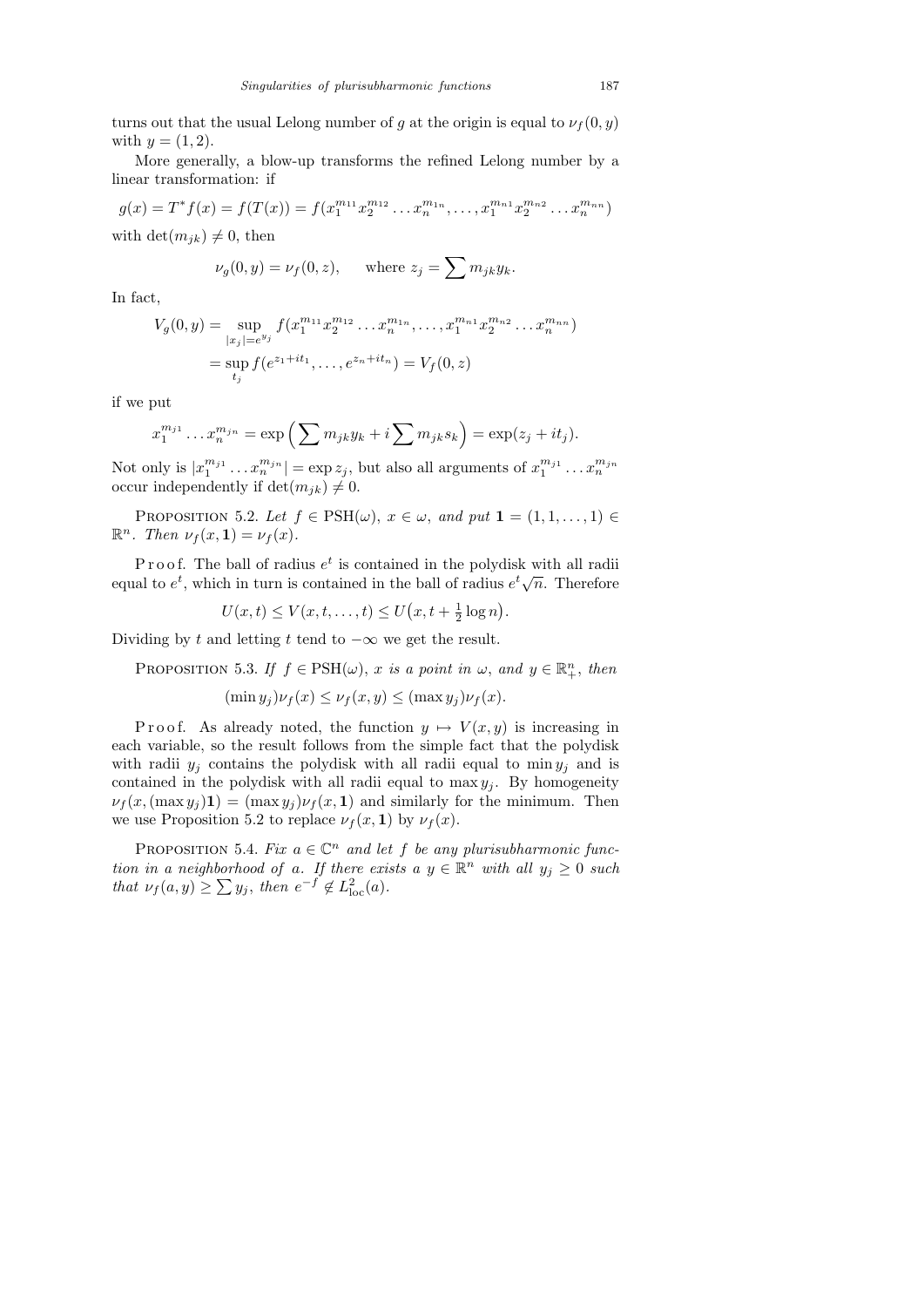P r o o f. Without loss of generality we can assume that  $a = 0$ , that f is defined in a neighborhood of the unit polydisk and that  $V(0,0) = 0$ . If there is a  $y \in \mathbb{R}^n_+$  such that  $\nu_f(0, y) \ge q \sum y_j$  for some positive number q, then

$$
\sup_{|z_k| \le \exp(t y_k)} f(z) = V(0, ty) = V(0, ty) - V(0, 0) \le qt \sum y_j, \quad \text{ for all } t \le 0,
$$

which implies that

$$
f(z) \leq \left(\max_{k} \frac{1}{y_k} \log |z_k|\right) q \sum y_j, \quad |z_j| \leq 1,
$$

or equivalently,

$$
e^{-f(z)} \ge \min_k |z_k|^{-q\sum_j y_j/y_k} = \min_k |z_k|^{-1/c_k}, \quad |z_j| \le 1,
$$

on putting  $c_k = y_k/(q\sum y_j)$ . Then  $\sum c_k = 1/q$ , and if  $q \ge 1$  it follows from Lemma 5.5 below that  $e^{-f}$  does not belong to  $L^2_{\text{loc}}(0)$ .

Now in general we only know that there is a y with  $y_j \geq 0$  satisfying the condition. Then by continuity there are vectors  $y' \in \mathbb{R}^n_+$  satisfying  $\nu_f(0, y') \geq$  $q \sum y'_j$  with q arbitrarily close to 1. We can now let q tend to 1 and again conclude that  $e^{-2f}$  is not integrable; see the next lemma.

LEMMA 5.5. Let  $c_1, \ldots, c_n$  be positive numbers and define  $q = 1/\sum c_k$ . The function

$$
\mathbb{C}^n \ni z \mapsto \min_k |z_k|^{-1/c_k}
$$

is in  $L_{\text{loc}}^2(0)$  if and only if  $q < 1$ . When  $q < 1$ , the square of its  $L^2$  norm over the unit polydisk is  $\pi^n/(1-q)$ , which tends to  $+\infty$  as  $q \nearrow 1$ .

Proof. A direct calculation.

The converse of Proposition 5.4 does not hold in general, as can be seen from the simple example

$$
f(z) = \frac{3}{2} \log |z_1 - z_2|, \quad z \in \mathbb{C}^2.
$$

Here

$$
\nu_f(0, y) = \frac{3}{2} \min y_j \le \frac{3}{4}(y_1 + y_2), \quad y \in \mathbb{R}^2.
$$

But  $\exp(-f) = |z_1 - z_2|^{-3/2} \notin L^2_{\text{loc}}(0)$ .

However, for functions of  $(|z_1|, \ldots, |z_n|)$  there is a converse:

PROPOSITION 5.6. Let f be a plurisubharmonic function of  $(|z_1|, \ldots, |z_n|)$ in a neighborhood of the origin, and assume that there is a number q satisfying  $0 < q < 1$  such that  $\nu_f(0, y) \le q \sum y_j$  for all  $y \in \mathbb{R}^n_+$ . Then  $e^{-f} \in L^2_{\text{loc}}(0)$ .

For the proof we need a lemma on the behavior of the asymptotic function of a convex function.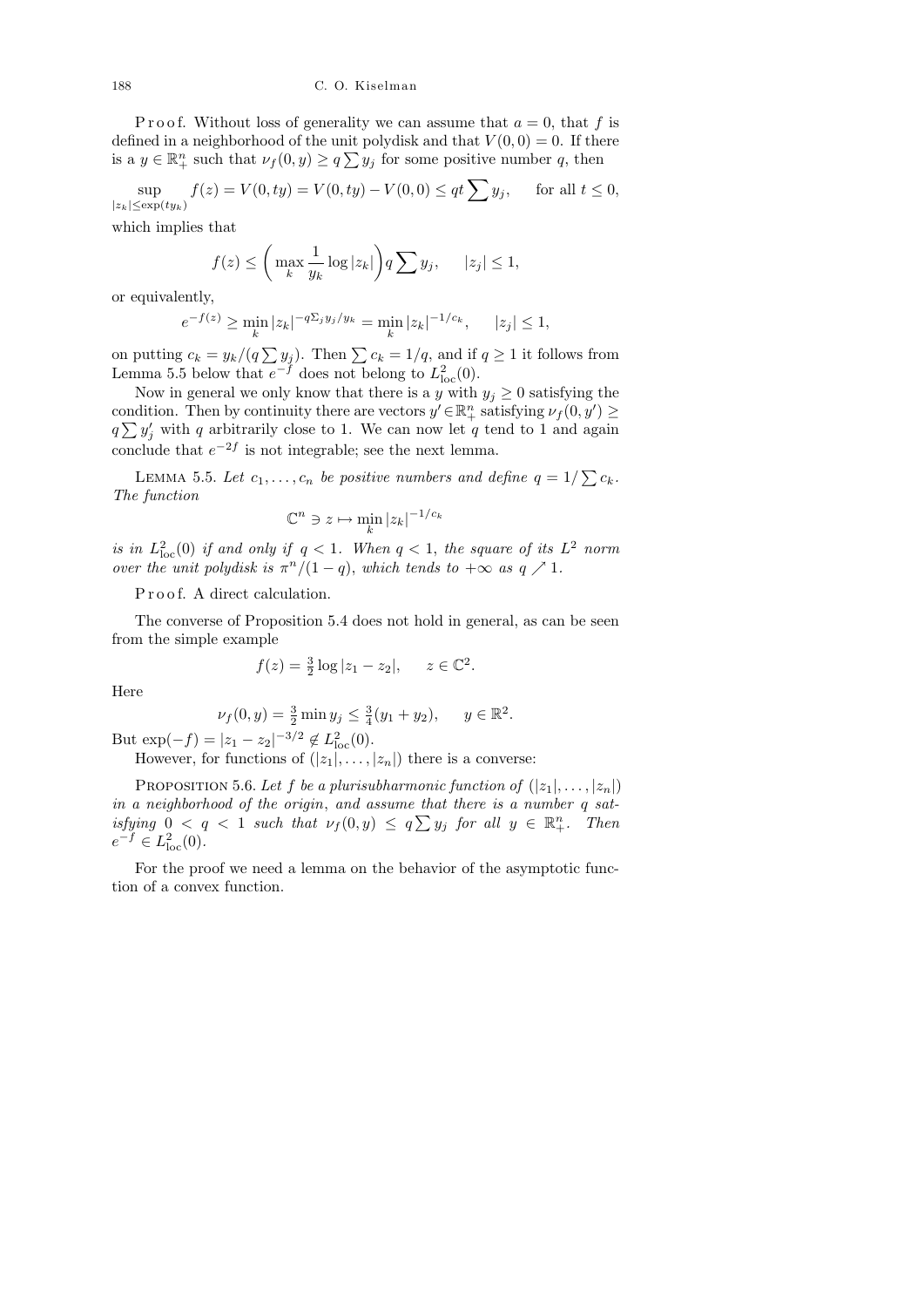LEMMA 5.7. Let  $f$  be plurisubharmonic in a neighborhood of the closed unit polydisk. Suppose q is a positive number such that  $\nu_f(0, y) \le q \sum y_j$  for all  $y \in \mathbb{R}^n_+$ , and take any  $p > q$ . Then there exists a constant C such that  $v(0, y) \ge p \sum y_j - C$  for all  $y \in \mathbb{R}^n$  with  $y_j \le 0$ .

P r o o f. We may assume that  $v(0, 0) = 0$ ; then  $v(0, y) \leq 0$  for all y with  $y_j \leq 0$ . Let  $\Gamma$  denote the simplex

$$
\Gamma = \Big\{ y \in \mathbb{R}^n : y_j \leq 0, \sum y_j = -1 \Big\}.
$$

Take a number s with  $p > s > q$ . The hypothesis that  $\nu_f(0, y) \le q \sum y_j$ implies that for every  $y \in \Gamma$  there is a constant  $C_y$  such that  $v(ty) \geq$  $-st-C_y$ ; the question is whether  $C_y$  can be chosen independently of  $y \in \Gamma$ . Choose finitely many points  $y^k \in \Gamma$  such that for every  $y \in \Gamma$  there is a k and a point  $z \in \Gamma$  such that

$$
y^k = \left(1 - \frac{s}{p}\right)z + \frac{s}{p}y.
$$

Then by the convexity of  $y \mapsto v(0, y)$ ,

$$
v(0, ty^k) \le \left(1 - \frac{s}{p}\right) v(0, tz) + \frac{s}{p} v(0, ty) \le \frac{s}{p} v(0, ty), \quad t \ge 0.
$$

There is a constant C such that  $v(ty^k) \ge -st - C$  for all k and all  $t \ge 0$ . Hence

$$
v(0, ty) \ge \frac{p}{s}v(0, ty^k) \ge -pt - C, \quad t \ge 0, y \in \Gamma,
$$

which is just what we wanted to prove.

Proof of Proposition 5.6. It is enough to consider  $f$  satisfying the conditions of Lemma 5.7. By the lemma there exists a number  $p < 1$  and a finite constant C such that  $v(0, y) \ge p \sum y_j - C$  for all y with  $y_j \le 0$ . This means that  $f(z) \geq p \log |z_1 \dots z_n| - C$  and hence

$$
e^{-2f(z)} \le |z_1 \dots z_n|^{-2p} e^{2C}, \quad |z_j| \le 1.
$$

The right hand side is integrable.

The results proved so far imply that we can determine the integrability index from the refined Lelong number for functions of  $(|z_1|, \ldots, |z_n|)$ :

THEOREM 5.8. Let  $f$  be a plurisubharmonic function defined in a neighborhood of the origin in  $\mathbb{C}^n$ , and let g be the function of  $(|z_1|,\ldots,|z_n|)$ whose mean values over any polycircle with center at the origin agree with those of f (thus  $v_q(x, y) = v_f(x, y)$  and  $v_q(0, y) = v_f(0, y)$  for all y). Then the integrability index of g is

$$
\iota_g(0) = \sup \Big[ \nu_f(0, y) : y_j > 0, \sum y_j = 1 \Big] \le \iota_f(0).
$$

P r o o f. Combine Propositions 5.4 and 5.6.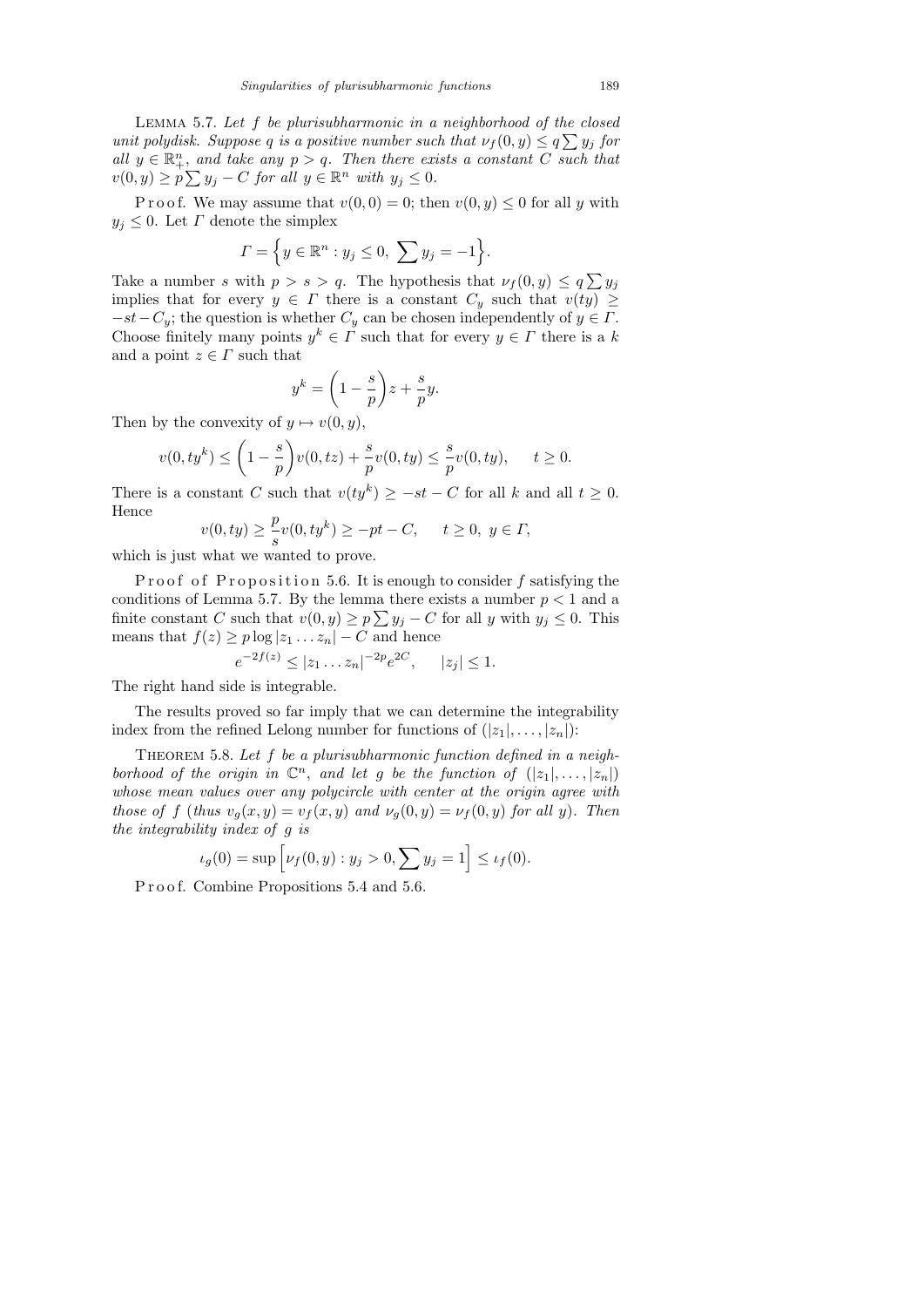6. Plurisubharmonic functions with attenuated singularities. With  $\Omega$  satisfying (5.3) and (5.4) we define

(6.1) 
$$
f_{y,\alpha}(x) = \inf_{t} [V(x, ty) - \alpha t], \quad y \in \mathbb{R}^n, \ \alpha \in \mathbb{R}, \ x \in \omega.
$$

(Note that  $V(x, ty) = +\infty$  if  $(x, ty) \notin \Omega$ .) This function is plurisubharmonic in view of the minimum principle (Kiselman [1978]) since  $(x, t) \mapsto V(x, ty)$ −  $\alpha$  Re t is plurisubharmonic and independent of the imaginary part of t. We note that the set  $\{y : (x, y) \in \Omega\}$  is convex in view of (5.4), and that the set  $\{t \in \mathbb{R} : (x, ty) \in \Omega\}$  is an interval. We shall study the Lelong number of  $f_{y,\alpha}$ . The first result is a generalization of Lemma 2.2.

LEMMA 6.1. Let  $a, b \in \mathbb{R}^n_+$  and let  $s > 0$ . Define  $a \wedge b$  by  $(a \wedge b)_j =$  $\min(a_j, b_j)$ . Then  $\nu_{f_{b,\alpha}}(x, a) \ge \nu_f(x, a \wedge sb) - \alpha s$ . In particular,  $\nu_{f_{a,\alpha}}(x, a) \ge$  $\nu_f(x,a) - \alpha$ .

P r o o f. By the definition of  $f_{b,\alpha}$  we always have  $f_{b,\alpha}(x) \leq V(x, sb) - s\alpha$ for any  $s \in \mathbb{R}$ . We now take the supremum over the polycircle  $\{x+z : |z_i| =$  $\exp a_j$ , with an arbitrary  $a \in \mathbb{R}^n$ :

$$
V_{f_{b,\alpha}}(x, a) = \sup_{|z_j| = e^{a_j}} f_{b,\alpha}(x + z) \le \sup_{|z_j| = e^{a_j}} [V(x + z, sb) - s\alpha]
$$
  
= 
$$
\sup_{|z_j| = e^{a_j}} \sup_{|w_j| = e^{sb_j}} [f(x + z + w) - s\alpha]
$$
  
= 
$$
\sup_{|z_j| = e^{y_j}} [f(x + z) - s\alpha] = V_f(x, y) - s\alpha,
$$

where  $y \in \mathbb{R}^n$  is defined by  $e^{y_j} = e^{a_j} + e^{sb_j}$ . Thus

$$
V_{f_{b,\alpha}}(x,a) \le V_f(x,y) - s\alpha
$$

for every  $a$  and every  $sb$ , with  $y$  determined from the first two vectors. We now replace a by ta and s by ts with  $t < 0$ . Then

(6.2) 
$$
V_{f_{b,\alpha}}(x, ta) \leq V_f(x, ty(t)) - ts\alpha,
$$

where now

$$
y_j(t) = \frac{1}{t} \log(e^{ta_j} + e^{tsb_j}),
$$

and we can estimate  $y_i(t)$  from above and below, writing  $c = a \wedge sb$ :

$$
c_j \ge y_j(t) \ge \frac{1}{t} \log 2 + c_j.
$$

Dividing (6.2) by the negative number t and letting t tend to  $-\infty$  we get the desired inequality, at least at each point of continuity of  $y \mapsto \nu_f(x, y)$ . If f equals minus infinity near x, all Lelong numbers are equal to  $+\infty$ . If not,  $V_f(x, \cdot)$  is a convex function which is real-valued, hence continuous, in the open set  $y_j > 0$ , and  $V_f(x, ty(t))/t$  tends to its asymptotic function  $\nu_f(x, c)$ as  $t \to -\infty$ .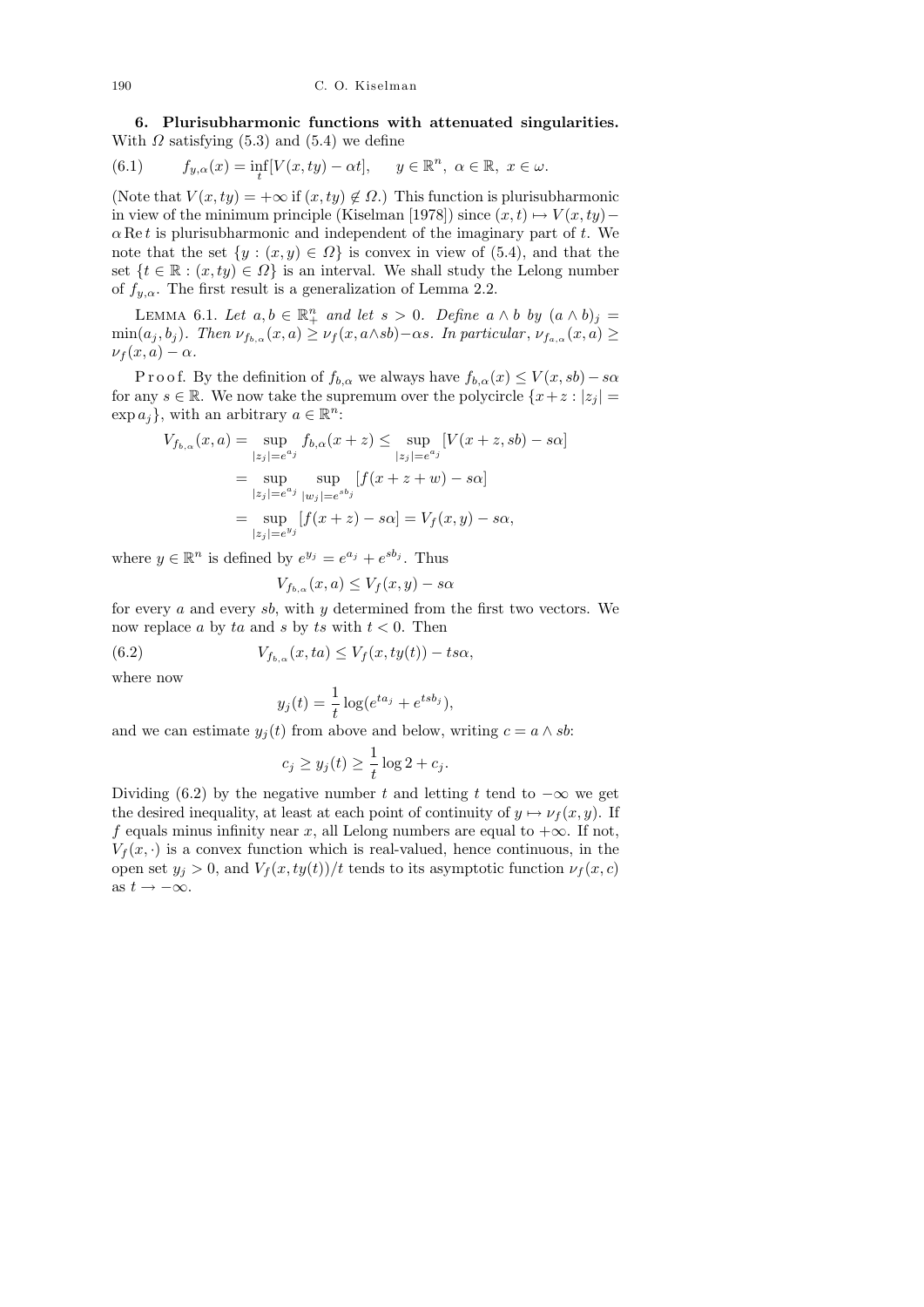LEMMA 6.2. Assume  $\Omega$  satisfies (5.3), (5.4) and (5.5). If  $\alpha > \nu_f(x, y)$ , then  $f_{y,\alpha}(x) > -\infty$ ; in particular,  $\nu_{f_{y,\alpha}}(x,z) = 0$  for all  $z \in \mathbb{R}^n_+$ .

P r o o f. The number  $f_{y,\alpha}(x)$  is the infimum of  $V(x, ty) - \alpha t$  over all real t such that  $(x, ty) \in \Omega$ . The expression is a convex function of t which is decreasing for  $t \ll 0$ . By (5.5),  $t < t_{x,y} < +\infty$ . Hence the infimum is finite.

THEOREM 6.3. Let  $\omega$  be open in  $\mathbb{C}^n$  and let  $\Omega$  be an open set in  $\omega \times \mathbb{C}^n$ satisfying (5.3), (5.4) and (5.5). Let  $f \in \text{PSH}(\omega)$  and define  $f_{y,\alpha}$  by (6.1). Then  $\nu_{f_{y,\alpha}}(x,y)$  is determined by  $\nu_f(x,y)$  and  $\alpha$ :

(6.3) 
$$
\nu_{f_y,\alpha}(x,y) = (\nu_f(x,y) - \alpha)^+, \quad x \in \omega, y \in \mathbb{R}^n_+, \alpha \ge 0.
$$

P r o o f. The proof is analogous to that of Theorem 2.1. The function  $\alpha \mapsto \nu_{\varphi_{\alpha}}(x, y)$  is convex, takes the value  $\nu_f(x, y)$  for  $\alpha = 0$ , and has the properties explained in Lemmas 6.1 and 6.2. This determines it uniquely.

## 7. Analyticity theorems for the refined Lelong number

THEOREM 7.1 (Analyticity theorem). For any  $f \in \text{PSH}(\omega)$ , where  $\omega$  is open in  $\mathbb{C}^n$ , any  $y \in \mathbb{R}^n$  with  $y_j > 0$ , and any real number c, the superlevel set

$$
E_{y,c}^{\nu}(f) = \{x \in \omega : \nu_f(x,y) \ge c\}
$$

of the refined Lelong number is an analytic variety in  $\omega$ .

This theorem was proved in April, 1986, and a proof was presented in June, 1986, at the conference Geometric and Quantitative Complex Analysis in Wuppertal. The theorem is stated without proof in Kiselman [1987]. A proof was published in Kiselman [1992]. The theorem generalizes Siu's theorem [1974] and is a special case of Demailly's analyticity theorem [1987].

Proof of Theorem 7.1. The functional  $\kappa_{\varphi}(x) = \nu_{\varphi}(x, y)$  is comparable to the integrability index (Theorem 3.5 and Proposition 5.3) and is positively homogeneous in  $\varphi$ , so we can apply Theorem 4.3, letting  $\Phi$  denote the set of all functions  $f_{y,\alpha}$  with  $\alpha \geq 0$  and using the information in Theorem 6.3.

It is tempting to try to prove an analyticity theorem for numbers that are defined by varying only some of the variables, thus defining

$$
V_{f,k}(x,y_1,\ldots,y_k) = \sup_{|z_j|=e^{y_j}} f(x_1+z_1,\ldots,x_k+z_k,x_{k+1},\ldots,x_n)
$$

and

$$
\nu_{f,k}(x,y_1,\ldots,y_k)=\lim_{t\to-\infty}\frac{V_{f,k}(x,ty_1,\ldots,ty_k)}{t},\quad x\in\omega,\ (y_1,\ldots,y_k)\in\mathbb{R}^k_+.
$$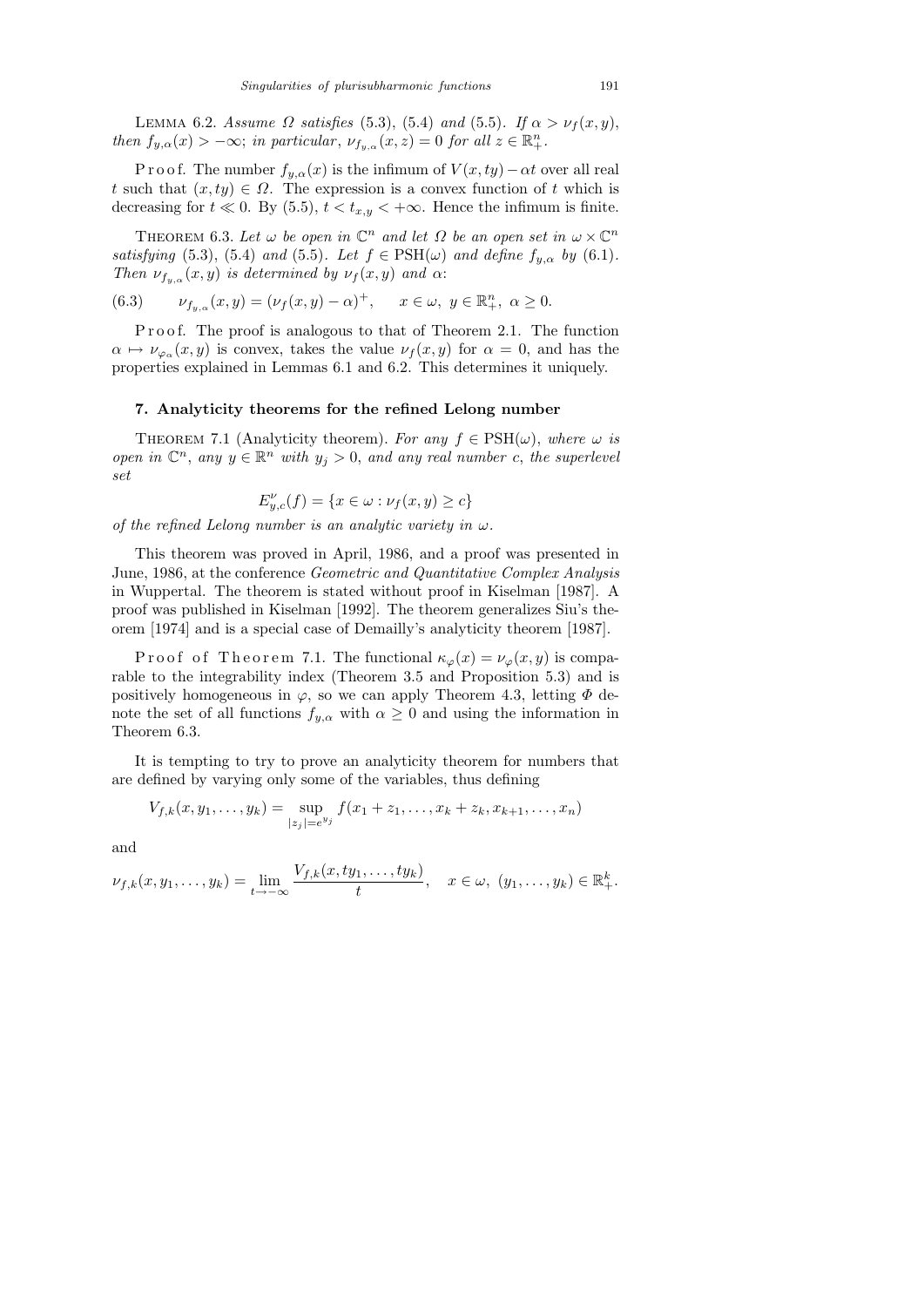We could call  $\nu_{f,k}$  a partial Lelong number, because it is the refined Lelong number of a restriction of f to a k-dimensional subspace of  $\mathbb{C}^n$ . Evidently,

$$
V_{f,k}(x,y_1,\ldots,y_k)\leq V_f(x,y_1,\ldots,y_n)
$$

for all choices of  $y_{k+1}, \ldots, y_n \in \mathbb{R}$ , so that

 $\nu_{f,k}(x, y_1, \ldots, y_k) \ge \nu_f(x, y_1, \ldots, y_n), \quad x \in \omega, y \in \mathbb{R}^n_+,$ 

and

$$
\nu_{f,k}(x,y_1,\ldots,y_k)\geq \lim \nu_f(x,y_1,\ldots,y_n), \quad x\in\omega, y\in\mathbb{R}^k_+,
$$

where the limit is for  $y_{k+1}, \ldots, y_n \to +\infty$ . It is natural to ask whether

(7.1) 
$$
\nu_{f,k}(x, y_1, \dots, y_k) = \lim \nu_f(x, y_1, \dots, y_n), \quad x \in \omega, y \in \mathbb{R}^k_+.
$$

Clearly,

(7.2) 
$$
V_{f,k}(x,y_1,\ldots,y_k) = \lim V_f(x,y_1,\ldots,y_n),
$$

where the limit is now taken as  $y_{k+1}, \ldots, y_n$  tend to  $-\infty$ , but this is not enough to guarantee equality in (7.1). In general, there is no analyticity theorem for these partial Lelong numbers; see Wang [1991, Examples 4.2 and 4.3]. Under certain hypotheses, however, an analyticity theorem does hold; see Wang [1991, Theorems 4.10 and 4.11]. We shall now consider a very simple case of this kind, which moreover is of some geometric significance. We let  $L(\mathbb{C}^m,\mathbb{C}^n)$  denote the space of all linear mappings from  $\mathbb{C}^m$  into  $\mathbb{C}^n$ .

THEOREM 7.2. Let  $f \in \text{PSH}(\omega)$ . Define

(7.3) 
$$
V'_{f}(x, h, z, y) = \sup_{\substack{|x'| = e^{y_0} \\ |z'_j| = e^{y_j}}} f(x + x' + h(z + z'))
$$

for  $(x, h, z, y) \in \omega \times L(\mathbb{C}^m, \mathbb{C}^n) \times \mathbb{C}^m \times \mathbb{R}^{1+m}$  and

$$
\nu'_f(x,h,z,y)=\lim_{t\to-\infty}\frac{V'_f(x,h,z,ty)}{t}
$$

for  $(x, h, z, y) \in \omega \times L(\mathbb{C}^m, \mathbb{C}^n) \times \mathbb{C}^m \times \mathbb{R}^{1+m}_+$ . Then the superlevel set

$$
E_{y,c}^{\nu'}(f) = \{(x, h, z) \in \omega \times L(\mathbb{C}^m, \mathbb{C}^n) \times \mathbb{C}^m : \nu'_f(x, h, z, y) \ge c\}
$$
  
is an analytic subvariety of  $\omega \times L(\mathbb{C}^m, \mathbb{C}^n) \times \mathbb{C}^m$ .

P r o o f. For  $f \in \text{PSH}(\omega)$  the function  $F(x, h, z) = f(x+h(z))$  is plurisubharmonic in

$$
\Omega = \{ (x, h, z) \in \omega \times L(\mathbb{C}^m, \mathbb{C}^n) \times \mathbb{C}^m : x + h(z) \in \omega \}.
$$

The refined Lelong number of this function is then well defined: we first take the supremum over a polycylinder

(7.4) 
$$
V_F(X,Y) = V_F((x,h,z),Y) = \sup[F(X+X'): |X'_j| = e^{Y_j}]
$$

$$
= \sup[f(x+x'+(h+h')(z+z')) : |x'| = e^{y_0}, |h'_{jk}| = e^{y_{jk}}, |z'_k| = e^{y_k}]
$$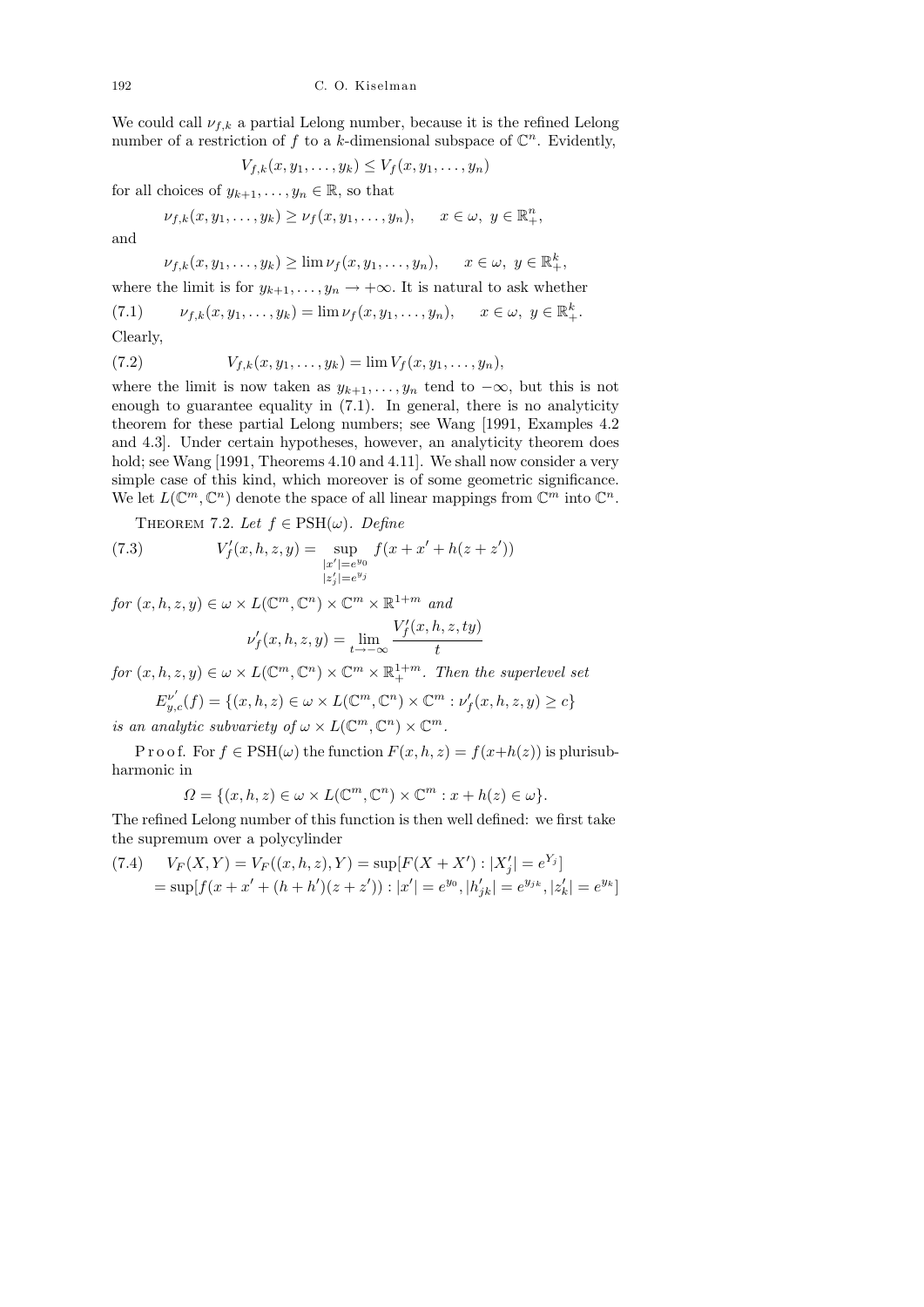for

$$
X = (x, h, z) \in \Omega
$$
,  $Y = (y_0, (y_{jk}), (y_k)) \in \mathbb{R}^{1 + mn + m}$ ,

and then define the refined Lelong number as

$$
\nu_F(X,Y) = \lim_{t \to -\infty} \frac{V_F(X,tY)}{t}, \quad X \in \Omega, \ Y \in \mathbb{R}_+^{1+mn+m}.
$$

Here  $X = (x, h, z)$  is a point in  $\Omega$ , and  $Y = (y_0, (y_{jk}), (y_k))$  denotes a direction in  $\mathbb{R} \times \mathbb{R}^{mn} \times \mathbb{R}^m$ . The  $y_{jk}$  variables are those that correspond to the variation in h; the linear mapping h' is given by  $h'(z)_j = \sum h'_{jk} z_k$  and we let the  $h'_{jk}$  vary under the constraints  $|h'_{jk}| = e^{y_{jk}}$ . We shall see that if the  $y_{jk}$  are large compared with  $y_0$ , then

(7.5) 
$$
\nu_F((x, h, z), Y) = \nu'_f(x, h, z, y).
$$

Admitting this for a moment, we see that  $E_{y,c}^{\nu'}(f) = E_{Y,c}^{\nu}(F)$  if the vector  $y =$  $(y_0, y_1, \ldots, y_m) \in \mathbb{R}^{1+m}$  is completed in a suitable way to Y. By Theorem 7.1 the set  $E_{Y,c}^{\nu}(F)$  is analytic, which proves the theorem. The passage to the limit in (7.1) is therefore particularly simple: the value is constant for all large values of those variables that tend to plus infinity. In Wang [1991, Section 5 it is shown that there are other cases where the limit  $(7.1)$  gives an analyticity theorem for the partial Lelong number. It is, however, necessary to use polydisks with very small radii in some directions to get the result, which shows that the idea of using polydisks rather than balls is essential.

To prove (7.5) we shall compare the supremum in (7.3) with that in  $(7.4)$ : in the first the mapping h is fixed, in the second it varies. Obviously,  $V_F((x, h, z), Y) \geq V'_f(x, h, z, y)$  for all choices of  $(y_{jk})$ , which gives  $\nu_F((x, h, z), Y) \le \nu'_f(x, h, z, y).$ 

On the other hand, if we write

$$
F(X + X') = f(x + x' + (h + h')(z + z')) = f(x + x'' + h(z + z'))
$$

with  $x'' = x' + h'(z + z')$ , then in the definition of  $V_F((x, h, z), tY)$  (cf. (7.4)) we have

$$
|x''| \le e^{ty_0} + \sum e^{ty_{jk}}(|z_k| + e^{ty_k}) = e^{ty_0(t)},
$$

where the last equality is a definition of  $y_0(t)$ . We get

$$
V_F((x, h, z), tY) \leq V'_f(x, h, z, ty_0(t), ty_1, \dots, ty_m)
$$

and

$$
y_0(t) = \frac{1}{t} \log \left( e^{ty_0} + \sum e^{ty_{jk}} (|z_k| + e^{ty_k}) \right) \to y_0 \quad \text{as } t \to -\infty,
$$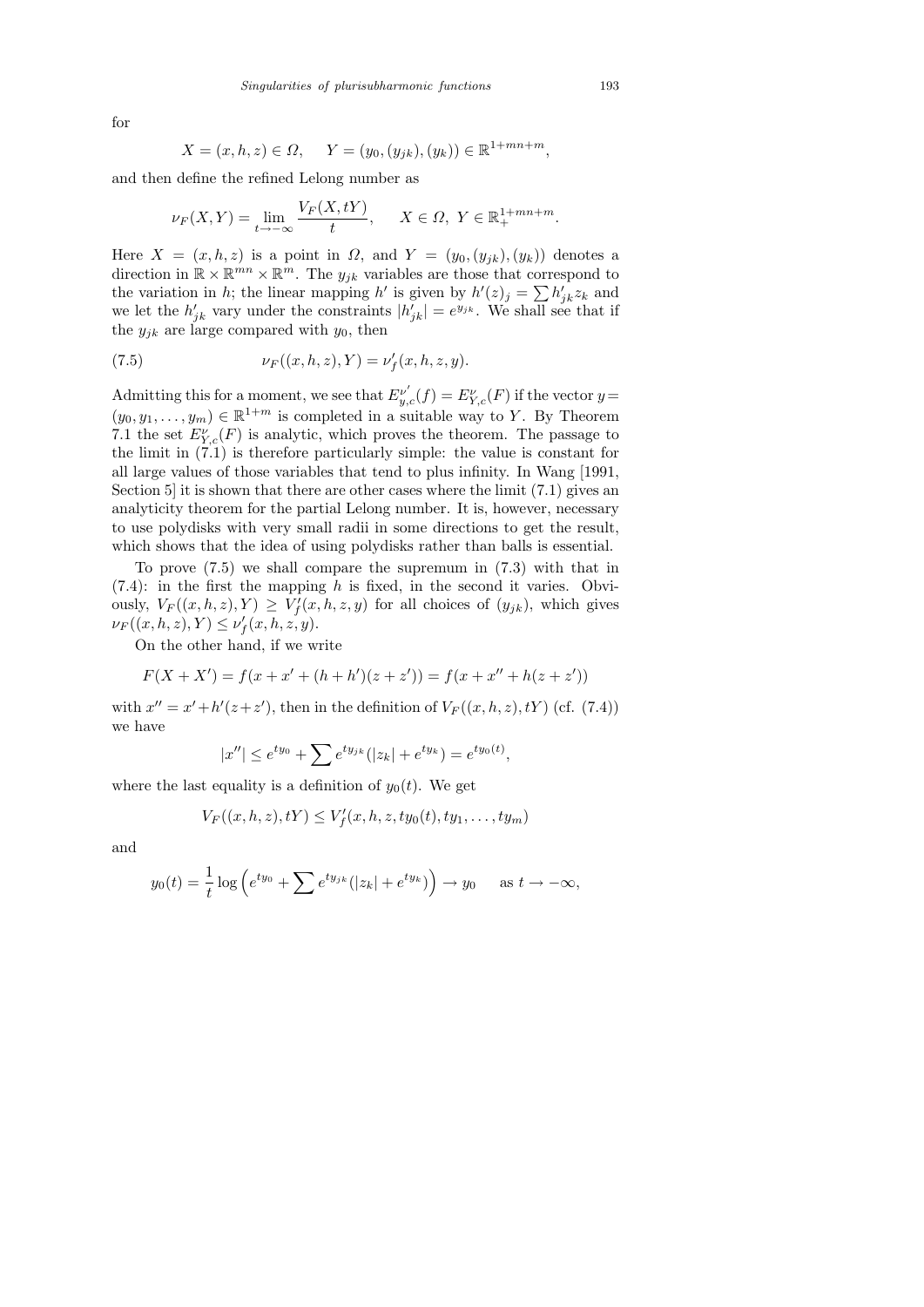194 C. O. Kiselman

provided  $0 < y_0 < y_{jk}$  and  $y_k > 0$  for all j and k, yielding

$$
\nu_F((x, h, z), Y) = \lim_{t \to -\infty} \frac{V_F((x, h, z), tY)}{t}
$$
  
 
$$
\geq \lim_{t \to -\infty} \frac{V'_f(x, h, z, ty_0(t), ty_1, \dots, ty_m)}{t} = \nu'_f(x, h, z, y).
$$

Given positive numbers  $y_0$  and  $y_1, \ldots, y_m$  it is therefore enough to choose  $y_{jk}$  such that  $y_{jk} > y_0 > 0$ . This means that the change in the variable h is absorbed by the change in the variable  $x$ , and we can conclude that  $(7.5)$ holds if  $y_{jk} > y_0 > 0$  and  $y_k > 0$ .

THEOREM 7.3. Define for  $f \in \text{PSH}(\omega)$ ,

(7.6) 
$$
V''_f(x, h, y) = \sup_{|z_j| \le e^{y_j}} f(x + h(z))
$$

for  $(x, h, y) \in \omega \times \mathrm{GL}(n, \mathbb{C}) \times \mathbb{R}^n$  and

$$
\nu_f''(x, h, y) = \lim_{t \to -\infty} \frac{V_f''(x, h, ty)}{t}
$$

for  $(x, h) \in \omega \times \mathrm{GL}(n, \mathbb{C})$  and  $y \in \mathbb{R}^n_+$ . Then every superlevel set

$$
E_{y,c}^{\nu''}(f) = \{(x,h) \in \omega \times \mathrm{GL}(n,\mathbb{C}) : \nu''_f(x,h,y) \ge c\}
$$

of  $\nu''_f(x, h, y)$  is an analytic subset of  $\omega \times \mathrm{GL}(n, \mathbb{C})$ .

P r o o f. We compare the supremum in  $(7.3)$  with that in  $(7.6)$ . In the first, x varies, in the second x is fixed. Since  $h$  is now invertible, the variation in x can be absorbed by the variation in z, so that  $V_f'(x, h, 0, y)$ can be compared with  $V_f''(x, h, y)$  as in the previous proof. Explicitly, we first note that we have  $V''_f(x, h, y_1, \ldots, y_n) \leq V'_f(x, h, 0, y_0, \ldots, y_n)$  for all real  $y_0, y_1, \ldots, y_n$ , which gives  $\nu''_f(x, h, y) \ge \nu'_f(x, h, 0, y_0, y)$  for all  $y \in$  $\mathbb{R}^n_+$ ,  $y_0 \in \mathbb{R}_+$ . For the other direction we look at the supremum defining  $V_f^{\prime}(x, h, 0, ty_0, \ldots, ty_n)$  (cf. (7.3)); we can write

$$
x + x' + h(z') = x + h(h^{-1}(x') + z') = x + h(z''),
$$

where

$$
|z''_j| = |h^{-1}(x')_j + z'_j| \le ||h^{-1}||e^{ty_0} + e^{ty_j} = e^{ty_j(t)},
$$

if we define

$$
y_j(t) = \frac{1}{t} \log(||h^{-1}||e^{ty_0} + e^{ty_j}).
$$

If  $y_0 > y_j$ , then  $y_j(t)$  tends to  $y_j$  as  $t \to -\infty$ . Therefore

$$
V'_{f}(x, h, 0, ty_0, \ldots, ty_n) \leq V''_{f}(x, h, ty_1(t), \ldots, ty_n(t)),
$$

which in turn implies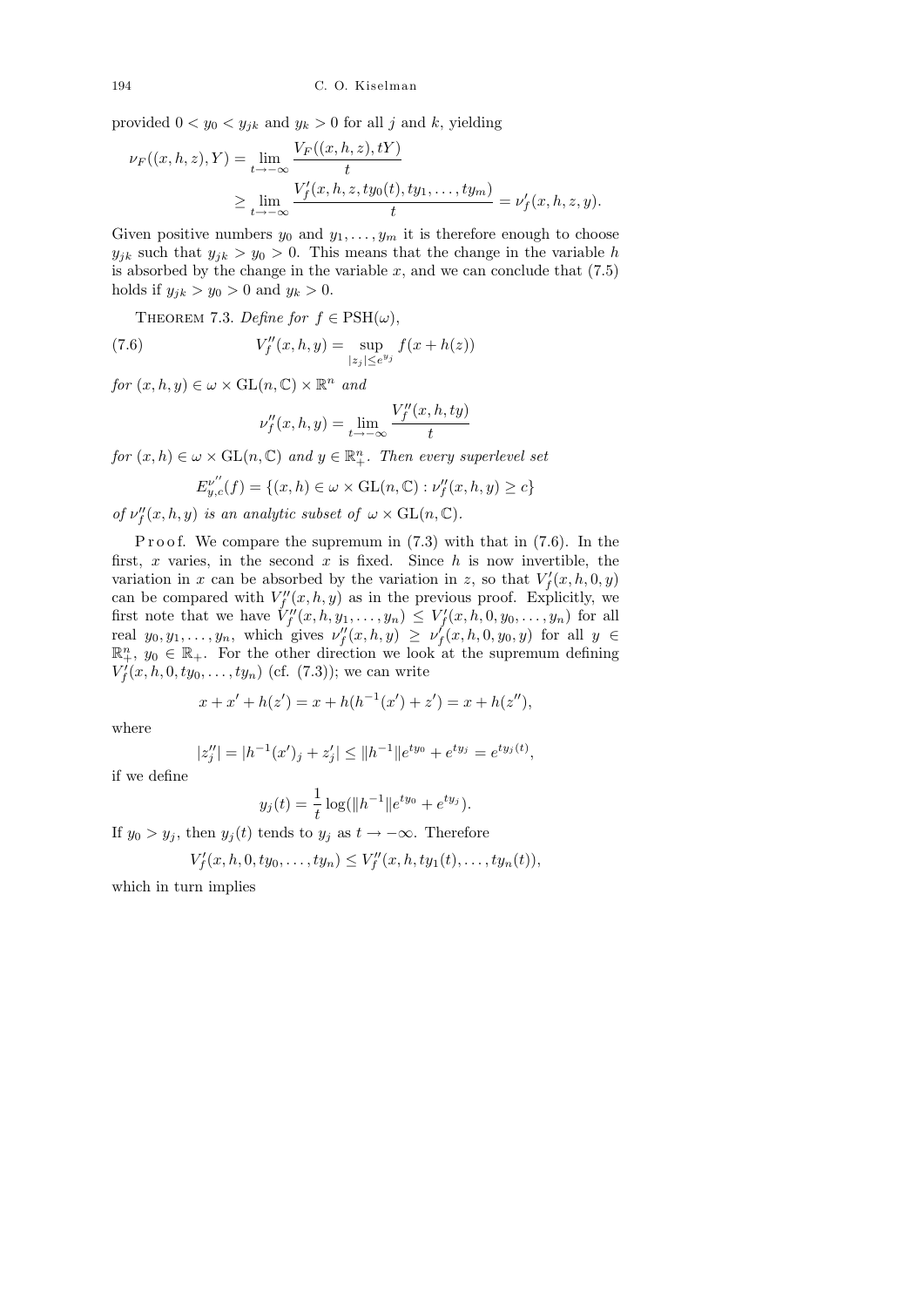$$
\nu'_{f}(x, h, 0, y_0, \ldots, y_n) \geq \nu''_{f}(x, h, y_1, \ldots, y_n),
$$

 $y_j > 0, y_0 > \max(y_1, \ldots, y_n).$ 

Given any  $y \in \mathbb{R}^n_+$  we choose  $y_0 > \max y_j$  and then have  $E_{y,c}^{v''}(f) =$  $E_{\ell n}^{\nu'}$  $\int_{(y_0,y),c}^{\nu'}(f)$ . By Theorem 7.2 this is an analytic set.

Finally we shall study another kind of attenuation of the singularities. We define

(7.7) 
$$
g_{\eta}(x) = \inf_{y} [V(x, y) - \operatorname{Re} \eta \cdot y : (x, y) \in \Omega], \quad x \in \omega, \ \eta \in \mathbb{R}^n,
$$

where  $\eta \cdot y = \eta_1 y_1 + \ldots + \eta_n y_n$ .

QUESTION. What is the refined Lelong number  $\nu_{g_{\eta}}(x, y)$  of  $g_{\eta}$ ? Is there a formula like (6.3)?

We shall collect a few results concerning the functions  $g_n$  which are not enough to answer this question, but which nevertheless suffice to prove an analyticity theorem using them.

LEMMA 7.4. Let  $f \in \text{PSH}(\omega)$  and define  $g_{\eta}$  by (7.7). Then

$$
\nu_{g_{\eta}}(x, a) \geq \nu_f(x, a \wedge b) - \eta \cdot b, \qquad \eta \in \mathbb{R}^n, \ x \in \omega, \ a, b \in \mathbb{R}^n; \nu_{g_{\eta}}(x, a) \geq \sup_b(\nu_f(x, a \wedge b) - \eta \cdot b), \qquad \eta \in \mathbb{R}^n, \ x \in \omega, \ a \in \mathbb{R}^n.
$$

P r o o f. We always have  $g_n \leq f_{b,\alpha}$  if  $\eta \cdot b = \alpha$ . Using Lemma 6.1 we see that

$$
\nu_{g_{\eta}}(x, a) \ge \nu_{f_{b,\alpha}}(x, a) \ge \nu_f(x, a \wedge b) - \alpha = \nu_f(x, a \wedge b) - \eta \cdot b.
$$

LEMMA 7.5. Assume that  $\Omega$  satisfies (5.3) and (5.4). Let  $f \in \text{PSH}(\omega)$ and define  $g_{\eta}$  by (7.7). Take a point  $x \in \omega$ . If  $a \in \mathbb{R}^n_+$  and  $\nu_f(x, a) < c$ , then there exists a vector  $\eta \in \mathbb{R}^n$  such that  $\eta \cdot a < c$  and  $g_{\eta}(x) > -\infty$ . In particular,  $\nu_{g_{\eta}}(x, z) = 0$  for all  $z \in \mathbb{R}^n_+$ .

Proof. If  $\nu_f(x, a) < c$ , there exists an affine minorant of V on the straight line defined by a: if we take a number  $t_0$  with  $-t_0$  large enough, there is a number b such that  $\nu_f(x, a) \leq b < c$  and

$$
-\infty < V(x, t_0 a) + b(t - t_0) \le V(x, ta)
$$

for every  $t \in \mathbb{R}$ . By the Hahn–Banach theorem, we can find an affine minorant in the whole space extending this one, which means that we can find  $\eta \in \mathbb{R}^n$  such that  $\eta \cdot a = b < c$  and

$$
V(x, t_0 a) + \eta \cdot (y - t_0 a) \le V(x, y)
$$

for every  $y \in \mathbb{R}^n$ . Consequently,

$$
-\infty < C = V(x, t_0 a) - \eta \cdot (t_0 a) \le V(x, y) - \eta \cdot y
$$

and  $-\infty < C \leq \inf_{y} (V(x, y) - \eta \cdot y) = g_n(x)$ .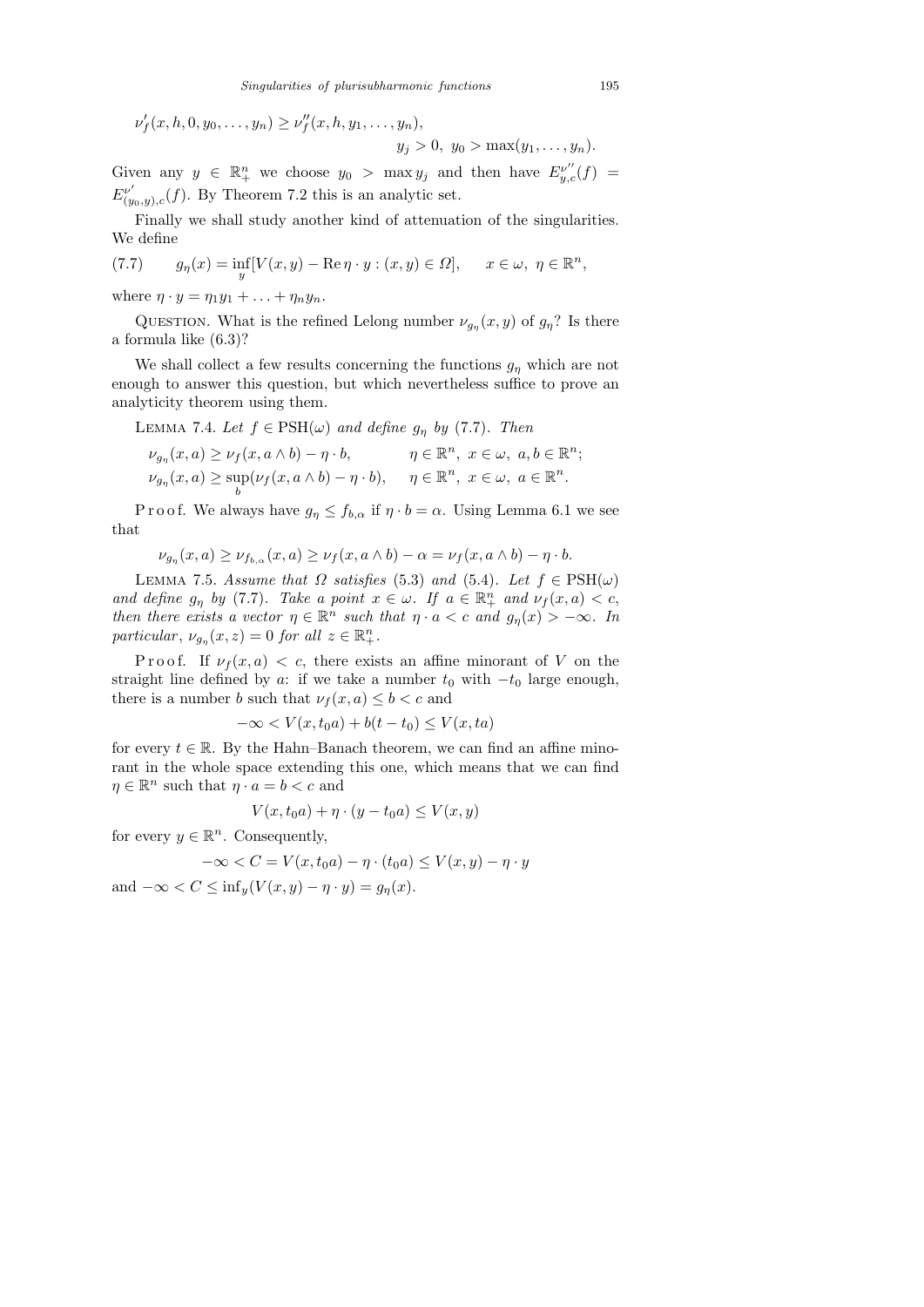THEOREM 7.6. Let  $\omega$  be an open set in  $\mathbb{C}^n$  and  $\Omega$  an open set in  $\omega \times \mathbb{C}^n$ satisfying (5.3) and (5.4). Let  $g_{\eta}$  be given by (7.7). Then  $G_{x,z}(\eta) = \nu_{g_{\eta}}(x,z)$ is a convex function of  $\eta \in \mathbb{R}^n$ , and its Fenchel transform

$$
\widetilde{G}_{x,z}(y) = \sup_{\eta} [\eta \cdot y - G_{x,z}(\eta)] = \sup_{\eta} [\eta \cdot y - \nu_{g_{\eta}}(x,z)], \quad y \in \mathbb{R}^n,
$$

satisfies

(7.8) 
$$
-\nu_f(x,y) \leq \widetilde{G}_{x,z}(-y) \leq -\nu_f(x,y \wedge z), \quad y,z \in \mathbb{R}^n_+.
$$

In particular,  $\widetilde{G}_{x,z}(-y) = -\nu_f(x,y)$  when  $y \leq z$ . The function  $(y, z) \mapsto$  $\widetilde{G}_{x,z}(-y)$  is convex in  $\mathbb{R}^n \times \mathbb{R}^n$ .

P r o o f. From Lemma 7.4 we see that  $-\nu_{g_{\eta}}(x, z) \leq -\nu_f(x, y \wedge z) + \eta \cdot y$ , which immediately gives the inequality to the right in  $(7.8)$ .

If  $\nu_f(x, y) < c$ , then by Lemma 7.5 there is an  $\eta \in \mathbb{R}^n$  such that  $\eta \cdot y < c$ and  $\nu_{g_{\eta}}(x, z) = 0$  for all  $z \in \mathbb{R}^n$ . Hence by definition  $\widetilde{G}_{x, z}(-y) \geq -c$ . Letting c tend to  $\nu_f(x, y)$ , we get the inequality to the left in (7.8). This proves the theorem.

Can Theorem 4.3 be applied to prove Theorem 7.1 using instead the  $g_n$ ? We do not know enough about the Lelong numbers of  $g_n$  to do that Theorem 4.3 requires an exact formula for the values of the functional. But the more flexible Theorem 4.2 will suffice. To see this, let  $\Phi$  be the set of all functions  $g_{\eta}$  with  $\eta \cdot y < c$ , where we define  $g_{\eta}$  by (7.7). We first check the hypothesis (4.3) of Theorem 4.2. Lemma 7.4 yields

$$
\kappa_{g_{\eta}}(x) = \nu_{g_{\eta}}(x, y) \ge \nu_f(x, y) - \eta \cdot y \ge c - \eta \cdot y > 0
$$

for any point  $x \in X = E_{y,c}^{\nu}(f)$ . Thus (4.3) holds. Next, if  $\nu_f(x, y) < c$ , then there is an  $\eta$  such that  $\eta \cdot y < c$ , thus  $g_{\eta} \in \Phi$ , and  $\kappa_{g_{\eta}}(x) = 0$  (Lemma 7.5). This means that also (4.4) holds, and we can conclude again, now using Theorem 4.2, that  $X = E_{y,c}^{\nu}(f)$  is analytic.

## **References**

- L. A b r a h am s s on [1988], *Microlocal Lelong numbers of plurisubharmonic functions*, J. Reine Angew. Math. 388, 116–128.
- J.-P. Demailly [1987], *Nombres de Lelong généralisés*, théorèmes d'intégralité et d'analyti*cité*, Acta Math. 159, 153-169.
- L. Hörmander [1990], *Complex Analysis in Several Variables*, North-Holland.
- C. O. Kiselman [1978], *The partial Legendre transformation for plurisubharmonic functions*, Invent. Math. 49, 137–148.
- [1979], *Densit´e des fonctions plurisousharmoniques*, Bull. Soc. Math. France 107, 295– 304.